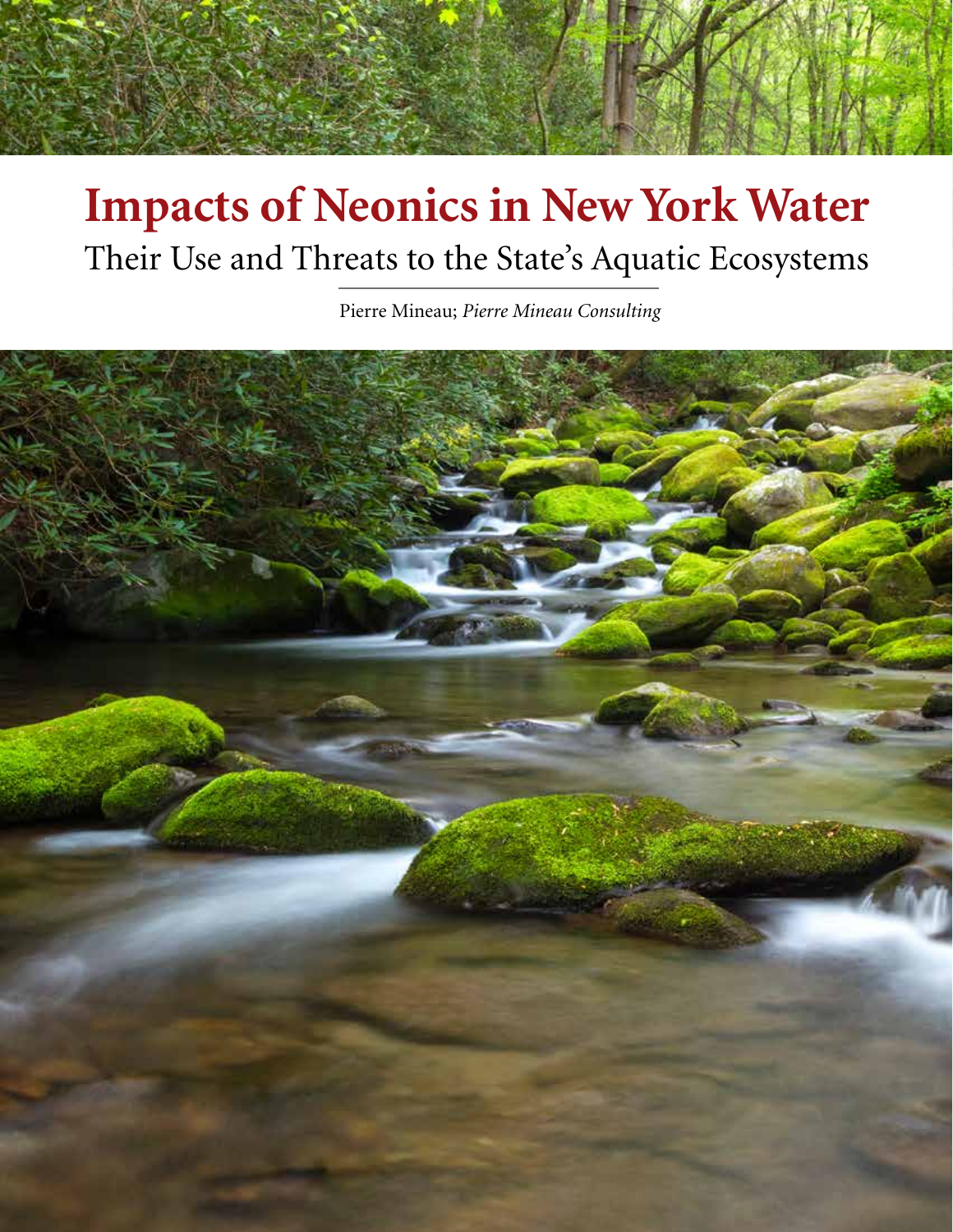

### **Pierre Mineau, PhD**

Principal Senior Scientist at Pierre Mineau Consulting Adjunct Professor, Department of Biology, Carleton University Subject Editor, Earth Systems and Environmental Sciences, Elsevier Publishing

Contact: pierre.mineau2@gmail.com; +1 (613) 853-2013 Professional website: consulting.pierremineau.com

Google scholar link: https://scholar.google.com/citations?hl=en&user=sSdBrhkAAAAJ

Access to open source publications: https://www.researchgate.net/profile/Pierre\_Mineau/contributions?ev=prf\_act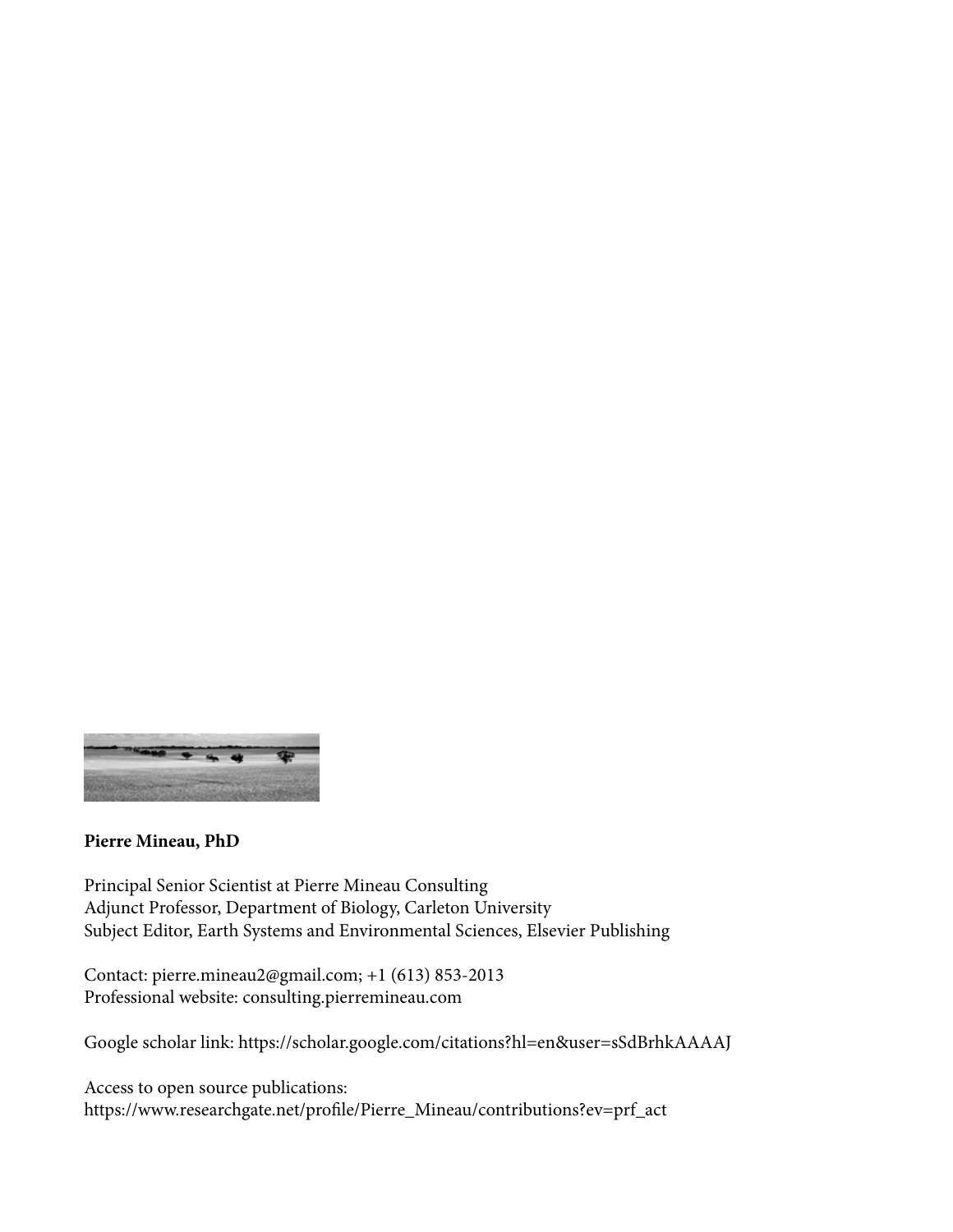# **CONTENTS**

| 1.3.1. Environmental benchmarks: How does USEPA determine these levels                                |
|-------------------------------------------------------------------------------------------------------|
|                                                                                                       |
|                                                                                                       |
|                                                                                                       |
|                                                                                                       |
|                                                                                                       |
|                                                                                                       |
|                                                                                                       |
|                                                                                                       |
|                                                                                                       |
| 2.3. Are Reported Neonic Levels in New York Water Causing Harm to the Environment or Human Health? 13 |
|                                                                                                       |
|                                                                                                       |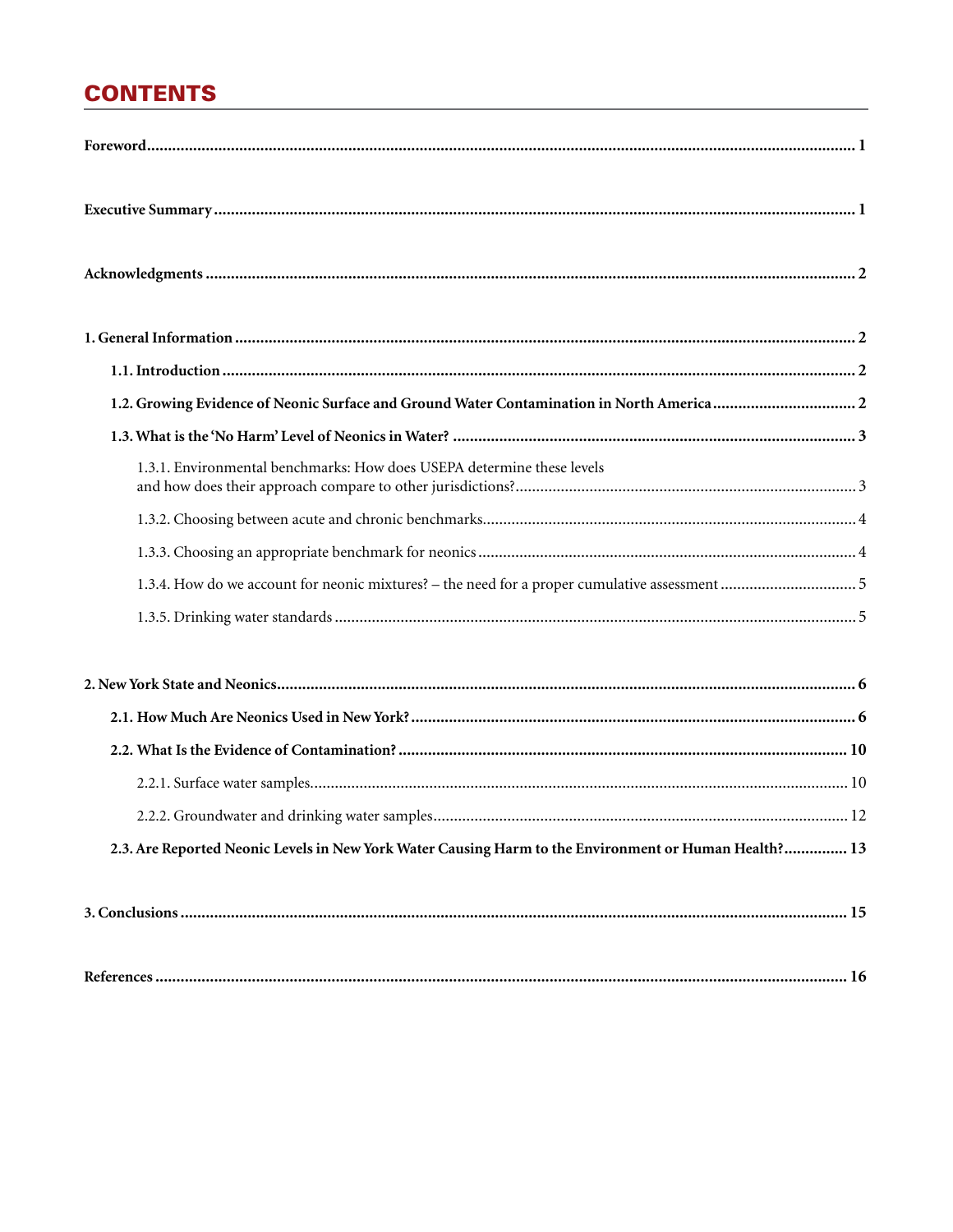# FOREWORD

This report represents the abbreviated version of a more complete analysis and discussion of neonicotinoid water contamination in New York and across the country. The reader is referred to the complete report for more details.

# EXECUTIVE SUMMARY

Neonicotinoid insecticide (neonic) use in New York has increased markedly in the last 15 years, as it has nationwide. Neonics now frequently appear in New York surface waters at levels expected to cause significant harm to the state's aquatic ecosystems. Substantial reductions in outdoor neonic use are recommended to avoid these harms. More intensive monitoring of both surface and groundwater is also needed, especially for those compounds not currently monitored, including acetamiprid, clothianidin, and thiamethoxam.

It is estimated that somewhere between 70 to 76 U.S. tons (141 to 152 thousand pounds) of neonic active ingredients were used in New York in 2014, but this does not account for consumer use products. It is believed that a high proportion of this total (86 to 93 thousand pounds) comes from agricultural uses. While imidacloprid was the most heavily used neonic overall ( $\sim$ 76 thousand pounds per year), clothianidin appeared to be the dominant neonic used in agriculture ( $\sim$ 38 thousand pounds per year), even though no outdoor use clothianidin products are approved in the state. This anomaly is explained by the fact that many crop seeds are coated with clothianidin before planting, and that New York State's Department of Environmental Conservation does not currently regulate these treated seeds as "pesticides" under state law.

Residues of the neonic imidacloprid have appeared frequently in New York surface water sampling since 2001. The vast majority of detections (from 90% to 100% each year) exceed the U.S. Environmental Protection Agency's (USEPA) and our chosen 0.01 µg/L benchmark for harm to aquatic ecosystems. Many detections exceed that benchmark by a 10-fold margin. The highest water concentrations (typically 6-8 µg/L) tend to be from sampling locations where imidacloprid has been detected over multiple years, suggesting that more frequent monitoring would uncover other significant spikes. Groundwater detections of imidacloprid have been less frequent, but show maximum values in the same range, suggesting that wetlands recharged by ground water will be impacted also. On Long Island, the latest (2016-2017) U.S. Geological Survey groundwater testing reveals detections in ~31% of samples taken—although none above the current USEPA drinking water guideline.

Water sampling for other neonics has been sparse, but given the high runoff potential for clothianidin and thiamethoxam (both greater than imidacloprid), and their significant use in New York, regular monitoring for these chemicals is needed. Research on the use of these compounds elsewhere suggests that they are also present in New York surface waters at biologically damaging levels. More importantly, the aggregate amount of neonics is the relevant concern; research elsewhere has shown that several neonics often contaminate the same water course.

Scientific research has demonstrated that neonic use results in the loss of invertebrate life in both terrestrial and aquatic systems with effects that can lead to ecosystem-wide perturbations, diminishing consumer species such as birds, fish, mammals, and other vertebrates. Detected levels of imidacloprid alone in New York streams exceed levels at which deleterious effects on stream ecology were observed in other research. The probability that imidacloprid and other neonics are causing ecosystem-wide damage in New York is very high. Substantial reductions in outdoor neonic use are needed to mitigate further damage.

USEPA drinking water benchmarks remain high for all neonics except thiacloprid, and were not exceeded by the water testing results reviewed in this report. However, recent research on the toxicity of neonic active ingredients, their breakdown products or degradates, and the chlorinated by-products they form when passing through normal drinking water treatment processes creates cause for concern. As new human health research on neonics emerges—particularly on chronic exposures—New York should monitor water sources for the presence of all neonics (not only imidacloprid) down to detection levels of 0.01  $\mu$ g/L or lower, especially in areas where surface waters are used for drinking water and on Long Island.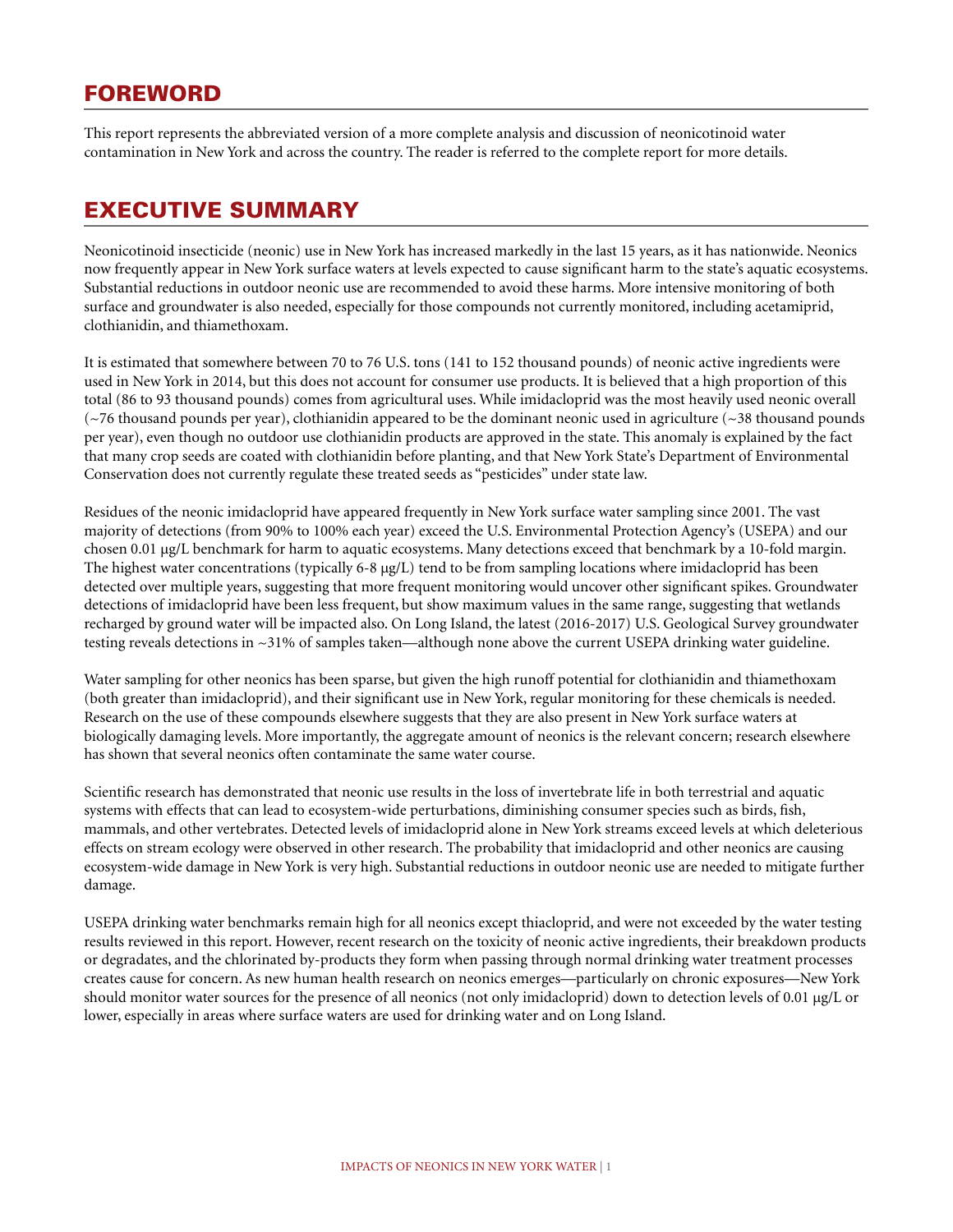## ACKNOWLEDGMENTS

The author would like to thank Jennifer Sass and Daniel Raichel from the Natural Resources Defense Council (NRDC) for their contributions and input into this report and to NRDC for providing the financial support to produce it. The author would also like to thank Robert Warfield, Mike Helms, and Dan Wixted from Cornell University for commenting on section 2.1 of the report. The views expressed in this report are those of the author and do not reflect those of NRDC or any other person.

# 1. GENERAL INFORMATION

### 1.1. Introduction

Neonicotinoids or "neonics" are a relatively new, but widely used, class of insecticides, approved extensively for home, garden, and indoor use as well as for agriculture (Jeschke et al. 2010). They are frequently applied as a coating on seeds, meaning that treatment is applied whether or not it is warranted by pest pressure. As "systemic" compounds, neonics have the ability to penetrate plant tissues, making the plant—including its sap, nectar, and pollen—toxic to insects. Neonics are highly soluble in water, which, combined with their persistence in soils, popularity, and prophylactic use, have led to widespread contamination of the environment (Goulson 2013, Morrissey et al. 2015).

While much has been written about the link between neonic use and the collapse of honeybee and other pollinator populations around the world, their extensive presence in and potential impacts on aquatic environments have only recently become better known. This report addresses these issues in the aquatic environment of New York State.

### 1.2. Growing Evidence of Neonic Surface and Ground Water Contamination in North America

As the ability to detect neonics in water has grown, so has their frequency of detection. At this point in time, imidacloprid, the first registered neonic, is still the only neonic routinely looked for in most water monitoring programs; not surprisingly, it is often found in surface waters. On a national level, the U.S. Environmental Protection Agency (USEPA) recently completed a review of available U.S. Geological Survey (USGS) and California surface water monitoring data (USEPA 2017a). They report both high detection frequencies for imidacloprid as well as exceedances of USEPA benchmark levels for ecological harm (described below) by over a thousand-fold (details in section 2.3.). In New York State, imidacloprid detection in routine surface water monitoring samples has reached as high as 50% of yearly samples (see section 2.2.).

| <b>Table 1: Surface Water Mobility Indices</b><br>(SWMIs) for neonicotinoid insecticides<br>and atrazine |                                |  |  |
|----------------------------------------------------------------------------------------------------------|--------------------------------|--|--|
|                                                                                                          | <b>SWMI</b> Value <sup>a</sup> |  |  |
| Atrazine                                                                                                 | 0.76                           |  |  |
| Acetamiprid                                                                                              | 0.35                           |  |  |
| Clothianidin                                                                                             | 0.66                           |  |  |
| Dinotefuran                                                                                              | 0.85                           |  |  |
| Imidacloprid                                                                                             | 0.56                           |  |  |
| Thiacloprid                                                                                              | 0.30                           |  |  |
| Thiamethoxam                                                                                             | 0.82                           |  |  |

Although water testing data for the other four major neonic chemicals are less common, a number of research studies and data reviews have found that clothianidin and thiamethoxam, where used, are found in surface water samples also (Mineau and Palmer 2013; Main et al. 2014; Anderson et al. 2015; Morrissey et al. 2015; Miles et al. 2017, 2018; Struger et al. 2017; Bradford et al. 2018; Hladik et al. 2015, 2018). These results are hardly surprising given that several of the newer neonics have a higher potential to run off to surface waters than imidacloprid—as determined by their water solubility, ability to bind to soil, and persistence in soils. Pesticide industry scientists (Chen et al. 2002) introduced a validated indicator of runoff potential called the 'Surface Water Mobility Index' or SWMI, ranging from 0 (low mobility) to 1 (high mobility). The SWMI values for all the major neonic chemicals are tabulated in Table 1, along with the pesticide atrazine—a ubiquitous contaminant of agricultural watersheds—for comparison.

a Physicochemical properties obtained from Pesticide Properties database (PPDB 2018).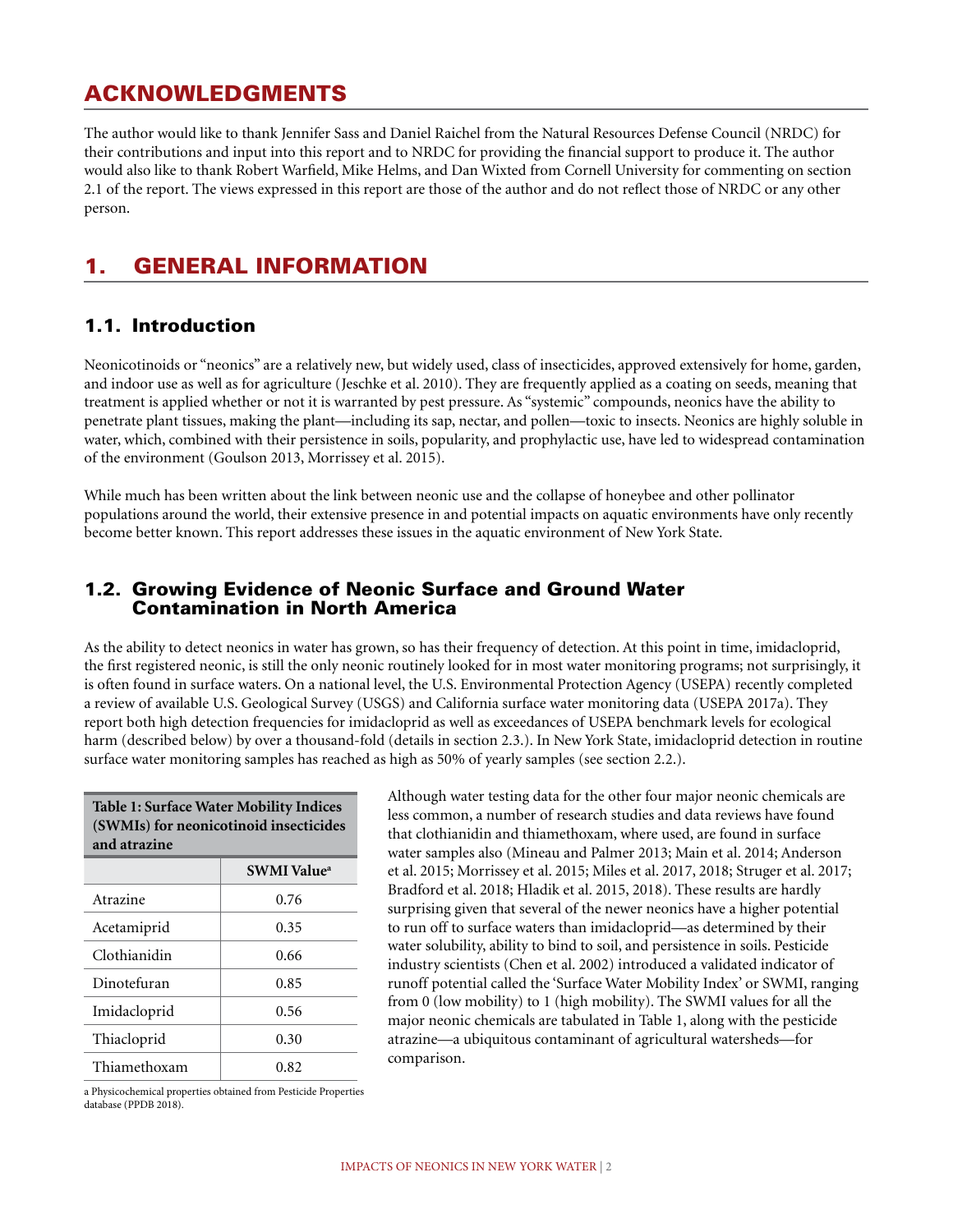As can be seen, three neonics (clothianidin, thiamethoxam and dinotefuran) are expected to be more likely to run off to surface water than imidacloprid, an already frequent surface water contaminant. Not surprisingly, neonics have been found to be ubiquitous in tap water drawn from surface waters as well as shallow alluvial wells in areas of heavy neonic use (Klarich et al. 2017; Sultana et al. 2018).

Ground water studies are fewer and smaller in scope, but evidence of contamination is clear (Mineau and Palmer 2013). As reviewed by this author, over a decade ago, USEPA (2008) reported imidacloprid levels in New York groundwater as high as those found in surface streams (7  $\mu$ g/L; see more complete analysis below). At about the same time, thiamethoxam was also recorded at even higher levels in Wisconsin wells (Huseth and Groves 2013).

Where detected in water, neonics tend to be present for extended periods of time. For example, in a study of California flowing water sources, concentrations of imidacloprid were found to remain steady for periods exceeding three months at all sites monitored throughout the summer (Starner and Goh 2012).

### 1.3. What is the 'No Harm' Level of Neonics in Water?

#### **1.3.1. Environmental benchmarks: How does USEPA determine these levels and how does their approach compare to other jurisdictions?**

To evaluate whether a pesticide may harm aquatic ecosystems, scientists estimate the concentration of that pesticide in water at or above that at which they would expect ecological impacts to occur. These 'benchmark values' try to provide a single concentration that is sufficiently protective of diverse ecosystems. However, different experts and governments disagree on the best way to derive these benchmarks.

USEPA has long favored the 'most sensitive' species method—setting the benchmark at the lowest acute or chronic toxicity value from the available species data. Unfortunately, this method often misleads, because USEPA has data on a handful of species and even closely related species differ greatly in their sensitivity to pesticides. Truly finding the 'most sensitive' species in an ecosystem may require testing hundreds (if not thousands) of different species, which USEPA is never in a position to do. Indeed, data sets typically available to USEPA include testing results for one to three species only.

Reliance on these small data sets causes benchmark values to fluctuate wildly when new species data become available, as the history of USEPA's aquatic benchmark for imidacloprid shows. From 1994 to 2017, USEPA's benchmark for acute harm from imidacloprid became 90-fold more protective and the chronic benchmark 50-fold more protective—taking nearly 25 years to align these values with those produced by other international efforts. This history, detailed in the full report, also demonstrates how the benchmark setting processes for "newer" neonics, such as clothianidin, thiamethoxam, and others remain at a very early stage of development and are likely to follow the same course.

USEPA's benchmark setting process for estuarine and marine waters—dating back to 2004—also is misguided. Even for imidacloprid, the most-researched neonic, USEPA admits to a higher uncertainty for its 16.5 µg/L acute and 0.16 µg/L chronic estuarine/marine benchmarks given the paucity of toxicity data for salt water species (USEPA 2017a). This reliance on a few arbitrarily-chosen brackish or saltwater species to characterize the entire marine environment is scientifically unsound. A more credible scientific position is to combine both freshwater and saltwater species and adopt the same benchmark values for all aquatic environments. This approach has been shown to be scientifically justified (Maltby et al. 2005). Selecting an appropriate estuarine/marine benchmark has particular relevance for New York, which has a marine coastline and valued estuaries such as the Hudson River estuary.

Recognizing the shortcomings of the USEPA method, most other jurisdictions now have adopted alternate strategies reviewed in detail in the full report. These rely on curve-fitting of toxicity distributions and/or the application of safety factors.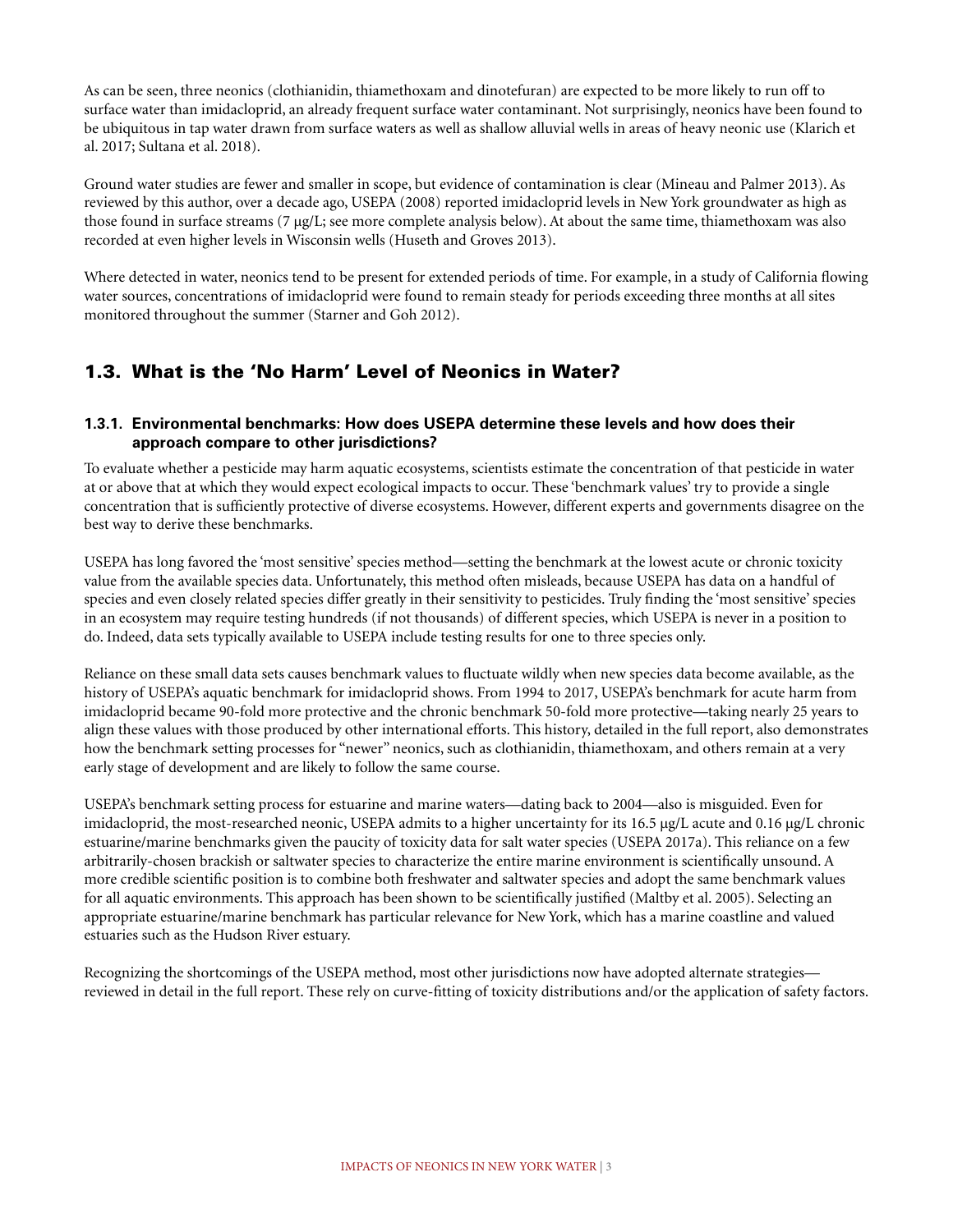#### **1.3.2. Choosing between acute and chronic benchmarks**

Regulatory agencies typically produce two types of benchmarks: acute and chronic. Acute benchmarks attempt to identify pesticide concentrations expected to cause harms from short-term exposure (hours to days). Chronic benchmarks identify levels that may cause harm when organisms are exposed for prolonged periods of time, typically measured in weeks or months and potentially encompassing the full life cycle of exposed species.

For neonics, acute benchmarks do not have much predictive value. Widely reviewed and available research (e.g., Morrissey et al. 2015) suggests that neonic toxicity is essentially cumulative—meaning the length of exposure is directly related to the toxicity (Sanchez-Bayo 2009, Tennekes 2010a). Further, several studies have also shown that neonics' high runoff potential leads to prolonged watershed exposures, ranging from weeks to months to possibly years. For example, Whiting et al. (2014, 2015) studied the consequences of a clothianidin seed treatment in corn at 0.25 mg/kernel, or 1/5 of the federally-allowed amount, and found residues in runoff water right until the end of the sampling period—156 days after planting. Similarly, Schaafsma et al. (2015) found pre-planting levels of both clothianidin and thiamethoxam in ditches and puddles situated in areas outside seeded fields in central Canada, indicating neonic contamination from the previous growing season (max. of 16.2 µg/L for clothianidin; 16.5 µg/L for thiamethoxam). Cumulative impacts and likely long exposure periods led Pisa et al. (2017) to conclude in the second iteration of a worldwide, multi-year assessment of neonics and other systemic insecticides that acute benchmarks are essentially "irrelevant for risk assessments of these chemicals…"

Chronic benchmarks are much more meaningful, although lab testing used by USEPA in benchmark setting may underestimate actual risks in the field. For example, USEPA (2017a) in their benchmark setting for imidacloprid did not track whether degradation of the chemical had occurred during the test, even though imidacloprid breakdown compounds are less toxic to aquatic organisms than the parent molecule (USEPA 2017a). Neonics' primary breakdown happens through photolysis—i.e., exposure to light—which is much more likely to occur in laboratory tests, generally performed in clear water with strong illumination, rather than in a turbid or shaded waterbody more typical in nature. Accordingly, as USEPA identified, its benchmark setting process may underestimate actual risk in the real world.

#### **1.3.3. Choosing an appropriate benchmark for neonics**

As mentioned above, and reviewed in detail in the full version of this report, USEPA benchmark values typically underestimate risks due to insufficient data and simplifying assumptions. Benchmarks can and do shift dramatically as new data become available. For example, USEPA's initial acute freshwater benchmark for imidacloprid dropped from 34.5 µg/L in 2007 to 0.385 µg/L in 2017; the chronic benchmark dropped from 0.5 µg/L to 0.01 µg/L over the same period. Recent evaluations by Canada's Pesticide Management Regulatory Agency (PMRA) proposed new benchmarks for three major neonics (Table 2). While there is now some agreement between the two countries' benchmarks for imidacloprid, there is sizeable discrepancy for the newer neonics.

| Table 2: A comparison of current USEPA aquatic benchmarks to proposed benchmarks by Canada's PMRA (in µg/L) |                                              |                                |                                         |                           |  |  |  |
|-------------------------------------------------------------------------------------------------------------|----------------------------------------------|--------------------------------|-----------------------------------------|---------------------------|--|--|--|
| Compound                                                                                                    | <b>USEPA</b> acute<br>benchmark <sup>a</sup> | <b>PMRA</b> acute<br>benchmark | USEPA chronic<br>benchmark <sup>a</sup> | PMRA chronic<br>benchmark |  |  |  |
| Imidacloprid                                                                                                | 0.385                                        | $0.36^{b}$                     | 0.01                                    | 0.041 <sup>b</sup>        |  |  |  |
| Thiamethoxam                                                                                                | 17.5                                         | 9.0 <sup>c</sup>               | 0.74                                    | 0.026 <sup>c</sup>        |  |  |  |
| Clothianidin                                                                                                |                                              | .5 <sup>d</sup>                | 0.05                                    | $0.0015$ <sup>d</sup>     |  |  |  |

a USEPA 2019.

b PMRA 2016.

c PMRA 2018a.

d PMRA 2018b.

In an earlier assessment, Mineau and Palmer (2013) proposed that the toxicity of clothianidin and thiamethoxam should be assumed to be similar to that of imidacloprid because of similar test results when the same species were exposed to the different neonics. Morrissey et al. (2015) reached similar conclusions, arguing that "differences in relative toxicity among the various individual neonicotinoids are minor." Indeed, the main difference between imidacloprid and the other newer neonics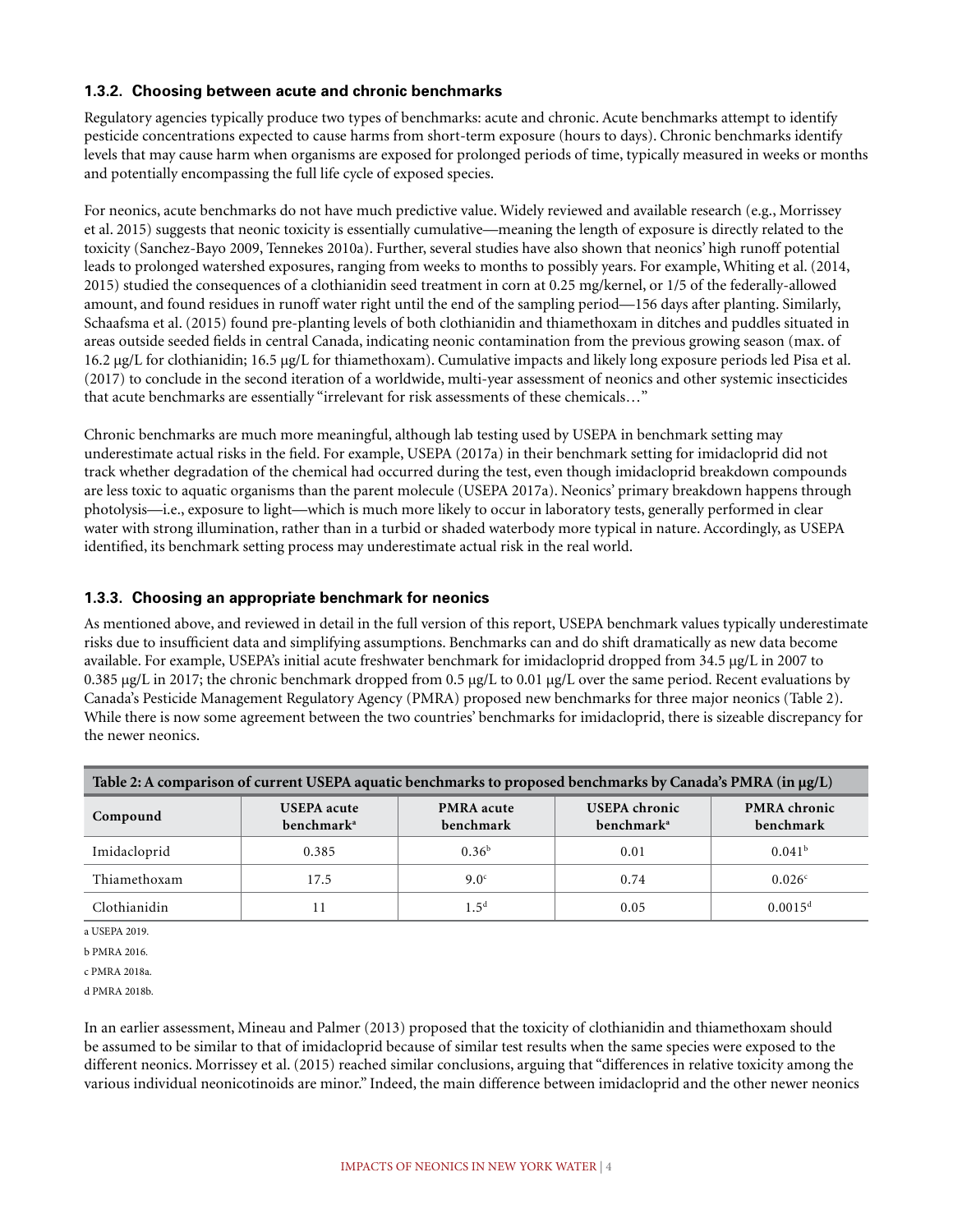is the amount of available toxicity data. Where toxicity data for the same species tested with multiple neonics are available, they show remarkably similar toxicity.

From this perspective, USEPA's benchmarks for clothianidin and thiamethoxam are untenable. Other benchmarks have been proposed that better account for the similarities in toxicity among neonics. Morrissey et al. (2015) proposed 0.035  $\mu$ g/L as a chronic exposure benchmark for all neonics in order to "avoid lasting effects on aquatic invertebrate communities." PMRA's analysis suggests that a scientifically-defensible chronic benchmark for thiamethoxam is slightly lower than that for imidacloprid, while the clothianidin benchmark should be radically lower at  $0.0015 \mu g/L$  (Table 2).

In light of these uncertainties, we propose that benchmark values for all neonics should be in the range of  $0.01-0.04 \mu g/L$ . For the purpose of this report, we will use the more protective value of 0.01  $\mu$ g/L given that this is now the value accepted by USEPA for imidacloprid, although PMRA's much lower benchmark for clothianidin  $(0.0015 \mu g/L)$  suggests that our chosen benchmark may not be protective enough.

#### **1.3.4. How do we account for neonic mixtures? – the need for a proper cumulative assessment**

Although neonics have similar modes of action, USEPA does not appear to assess their impacts cumulatively, stating that it has not made "a common mechanism of toxicity" finding for either imidacloprid or thiamethoxam (USDA Forest Service 2016, USEPA 2011). While highly questionable for imidacloprid, this finding is clearly unsupportable when applied to thiamethoxam, given that the neonic clothianidin is actually the primary breakdown product of thiamethoxam. Contamination studies in agricultural environments have shown that several neonicotinoid insecticides are often found in the same water samples. Hladik and Kolpin (2015) in the first USGS national survey of neonics recorded that 26% of their samples contained more than one neonic and 11% contained three or more.

In an ecological context, there is no valid reason not to consider the registered neonics as a group. Morrissey et al. (2015) proposed that their benchmarks be applied to the sum of all neonic residues. Bayer Crop Science (2010), the main neonic manufacturer, has even argued that neonics can act synergistically—meaning that their combined impact might be greater than the action of each separately. This raises the possibility that we are under-protecting by merely adding concentrations of the various neonics found in the same water sample.

For these reasons, we propose that the USEPA benchmark of 0.01 µg/L be the benchmark we apply to all neonics separately or to the combined concentration of neonics in any one sample. This is the level of contamination to which we will compare all water samples to in order to better predict the ecological harm of the residue levels detected.

#### **1.3.5. Drinking water standards**

As early as 1994, when imidacloprid was first registered, USEPA expressed concerns about its potential to contaminate drinking water supplies (USEPA 1994a, b). Comparing imidacloprid to aldicarb, another highly soluble pesticide, USEPA found imidacloprid's potential to leach into groundwater to be three times higher—a finding of particular relevance to New York given the long history of aldicarb contamination in Long Island aquifers.

Recent research shows USEPA's initial fears were well-founded. Klarich et al. (2017) showed that neonics can survive standard water treatments and Sultana et al. (2018) found that neonics are near ubiquitous drinking water contaminants in agricultural areas. Clearly, the human population is now potentially exposed to neonics in a chronic fashion.

USEPA recently updated its guidance document for setting human health drinking water benchmarks (USEPA 2017b). The process starts by noting the lowest No Observable Adverse Effect Levels (NOAELs) from various mandated toxicological studies, and deriving appropriate Reference Doses (RfDs) or population adjusted doses (PADs) through the application of various safety factors reflecting the type and severity of the effects, and completeness of the database. Although USEPA determines both acute and chronic drinking water benchmarks, we will concentrate here on the chronic benchmarks for the reasons discussed above.

Table 3 shows the chronic or lifetime reference dose or adjusted reference dose as well as the water concentration that should not be exceeded in order to remain below this lifetime dose. Included in the table are the toxicology endpoints (adverse effects) that served as the departure point for these drinking water benchmarks.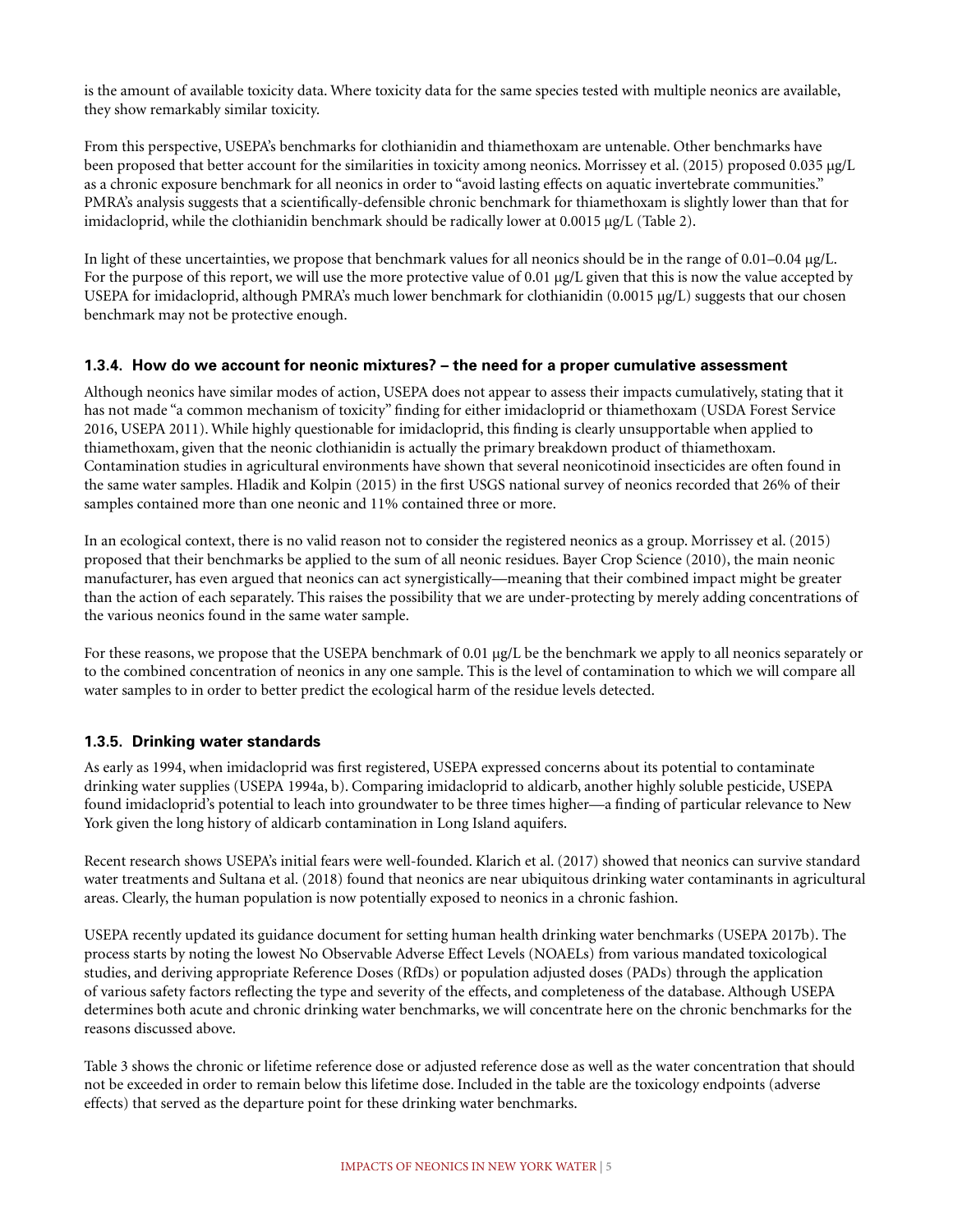| Table 3: A summary of current Human Health Benchmarks for Pesticides (HHBPs) in drinking water |                                                        |                                                         |                                                             |                                                                                                                                                                                                                           |  |
|------------------------------------------------------------------------------------------------|--------------------------------------------------------|---------------------------------------------------------|-------------------------------------------------------------|---------------------------------------------------------------------------------------------------------------------------------------------------------------------------------------------------------------------------|--|
| Name                                                                                           | Chronic<br>or lifetime<br>PAD (RfD)<br>$(mg/kg/day)^a$ | Chronic<br>or lifetime<br><b>HHBPs</b><br>$(\mu g/L)^a$ | <b>NOAEL</b><br>in relevant<br>chronic study<br>(mg/kg/day) | Effect seen in study from which NOAEL established <sup>c</sup>                                                                                                                                                            |  |
| Imidacloprid                                                                                   | 0.057                                                  | 360                                                     | 5.7                                                         | NOAEL for two year rat study. Thyroid effects at higher doses.                                                                                                                                                            |  |
| Clothianidin                                                                                   | 0.098                                                  | 630                                                     | 9.8                                                         | NOAEL for two generation rat study. Effects seen include<br>decreased body weight gain, delayed sexual maturation,<br>decreased thymus weight in first generation offspring and<br>increased stillbirths at higher doses. |  |
| Thiamethoxam                                                                                   | 0.012                                                  | 77                                                      | 1.2                                                         | NOAEL for two generation rat study. Effects seen on sperm<br>counts and testis weight in first generation offspring at higher<br>doses.                                                                                   |  |
| Thiacloprid                                                                                    | 0.004                                                  | 0.8 <sup>b</sup>                                        | 1.2                                                         | NOAEL for two year rat study. Liver and thyroid<br>histopathology, nervous system degeneration, and<br>carcinogenicity seen at higher doses.                                                                              |  |
| Acetamiprid                                                                                    | 0.071                                                  | 450                                                     | 7.1                                                         | NOAEL for two year rat study. Liver and kidney toxicity, body<br>weight and body weight gain effects seen at higher doses.                                                                                                |  |

a USEPA 2019b.

b Different calculation to account for carcinogenicity of compound. The value of 0.8 µg/L is based on an estimated increased cancer risk of one in a million.

c Complete review mammalian toxicology available in Mineau and Callaghan 2018.

The same industry studies were reviewed by other regulatory bodies, notably in California, Canada, and Europe. Concurrence amongst jurisdictions provides additional weight to the review of the toxicological studies provided by industry, even if the methods of deriving water concentration benchmarks vary somewhat. However, it should be noted that some independent published research has resulted in lower NOAELs in some cases (Mineau and Callaghan 2018), but this research has not yet been incorporated into formal regulatory assessments.

The choice of NOAELs reported above met with general concurrence with the exception of acetamiprid. The European Union (2004) identified a slightly lower NOAEL of 6.5 mg/kg/day based on a two generation rat study. However, both USEPA and PMRA identified the NOAEL as 18 mg/kg/day in the same study. This difference is slight and would not lead to a substantial difference in the resulting drinking water benchmark.

The California EPA (2018) calculated an imidacloprid acute reference water level for non-nursing infants of 283 µg/L. This is lower than the 360 µg/L level chronic calculated by USEPA. They recommended using this as the official California reference level for imidacloprid.

Drinking water standards do not take pesticide degradates into account and it is known that some of these are much more toxic to mammalian systems than the parent material. Recently, Klarich Wong et al. (2019) identified not just the known metabolites of imidacloprid (imidacloprid-urea and desnitro-imidacloprid) in drinking water supplies, but also four novel chlorinated products following water treatment. These compounds have not yet been characterized toxicologically and may present human health concerns.

# 2. NEW YORK STATE AND NEONICS

### 2.1. How Much Are Neonics Used in New York?

We calculated the total neonic use in New York by using data from USGS (Thelin and Stone 2013); they used confidential surveys of pesticide use patterns on different crop types and extrapolated these use rates by the recorded crop acreages for each U.S. state and county. In cases where the USGS use rate data for a county was lacking, we opted for the USGS method of interpolating from use rates in nearby counties rather than assuming no use—a much more realistic approach. Importantly,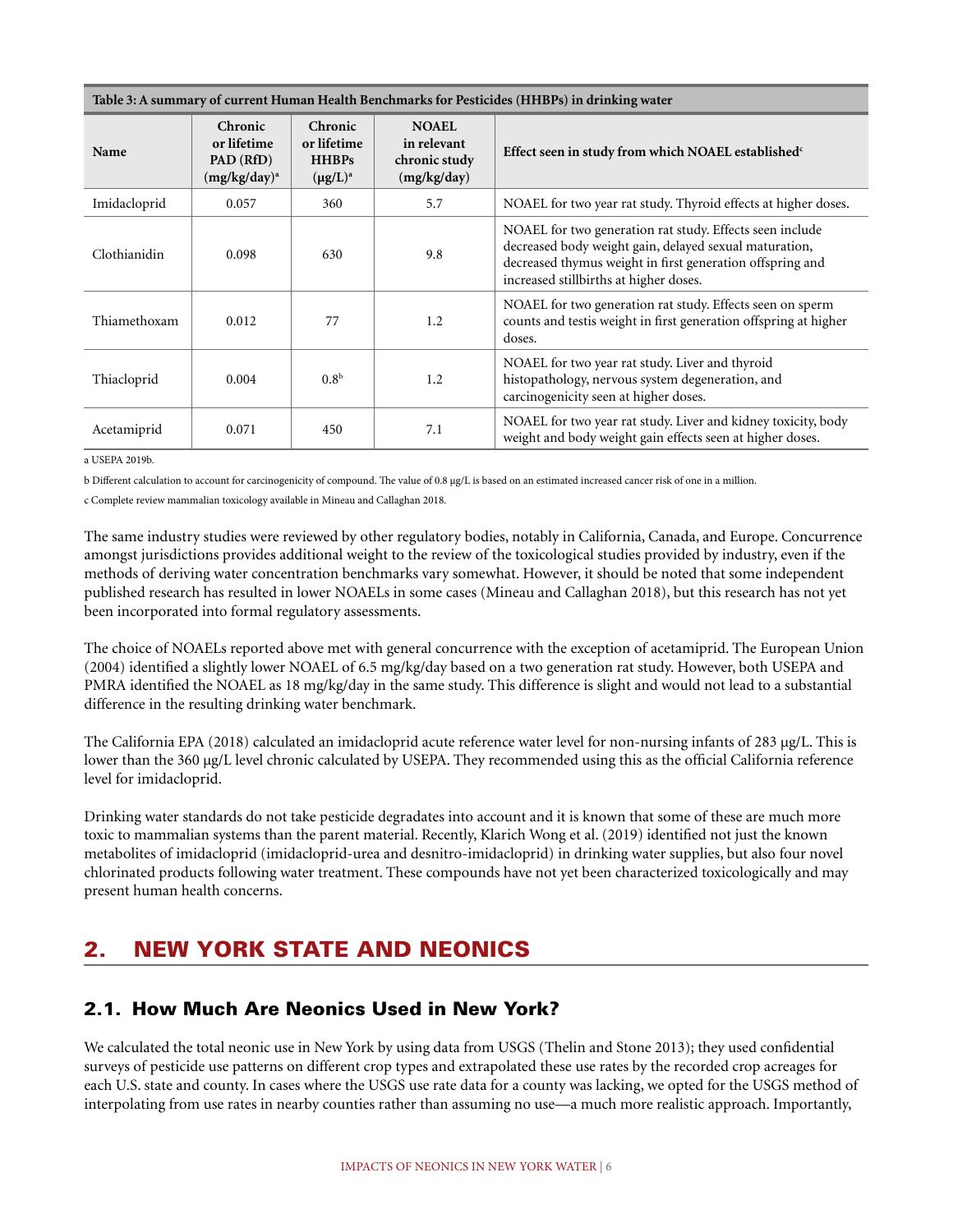USGS estimates reflect the agricultural use of the pesticides only—not domestic, landscape, or industrial uses—meaning imidacloprid use is likely greatly underestimated given its extensive use in residential and commercial settings.

We report on three separate years of estimated use: 2004, 2009, and 2014 (Table 4). The year 2004 was chosen because it falls at the midpoint of intensive surface water sampling for imidacloprid in New York and corresponds with the highest reported frequency of detection (see section 2.2.1.). The year 2014 is the last year when USGS incorporated seed treatment uses in its pesticide estimates. This is critical given that imidacloprid, clothianidin, and thiamethoxam are used, to a large extent, in seed treatments. For example, Figure 1 shows the sharp drop off in estimated thiamethoxam use for 2015 when USGS stopped tracking seed treatment uses.



a Downloaded February 2019 from: [https://water.usgs.gov/nawqa/pnsp/usage/maps/.](https://water.usgs.gov/nawqa/pnsp/usage/maps/)

| Table 4: USGS-derived estimates of agricultural neonic use for New York State in 2004, 2009, and 2014 |                                            |              |                     |  |  |
|-------------------------------------------------------------------------------------------------------|--------------------------------------------|--------------|---------------------|--|--|
|                                                                                                       | 2004 quantity (lbs)<br>2009 quantity (lbs) |              | 2014 quantity (lbs) |  |  |
| Acetamiprid                                                                                           | 218                                        | 8,265        | 6,464               |  |  |
| Clothianidin                                                                                          | 432                                        | 17,317       | 38,561              |  |  |
| Dinotefuran                                                                                           | $\mathbf{0}$                               | $\mathbf{0}$ | 88                  |  |  |
| Imidacloprid                                                                                          | 4,855                                      | 6,279        | 26,444              |  |  |
| Thiacloprid                                                                                           | 154                                        | 8,234        | 7,676               |  |  |
| Thiamethoxam                                                                                          | 2,156                                      | 3,893        | 12,707              |  |  |
| Total neonics                                                                                         | 7,818                                      | 43,989       | 91,941              |  |  |

Finally, 2009 was chosen as the midpoint between those two time points to illustrate any trends.

This 'snapshot' of pesticide use for New York echoes the trends seen worldwide with respect to the increasing dominance of neonics in insecticide markets (Jeschke et al. 2010). It also suggests that neonic use in New York increased 12-fold in the 2004- 2014 decade, and that clothianidin has become the dominant agricultural neonic, despite the fact that New York has effectively prohibited non-seed treatment uses of that chemical in agriculture (Serafini 2007).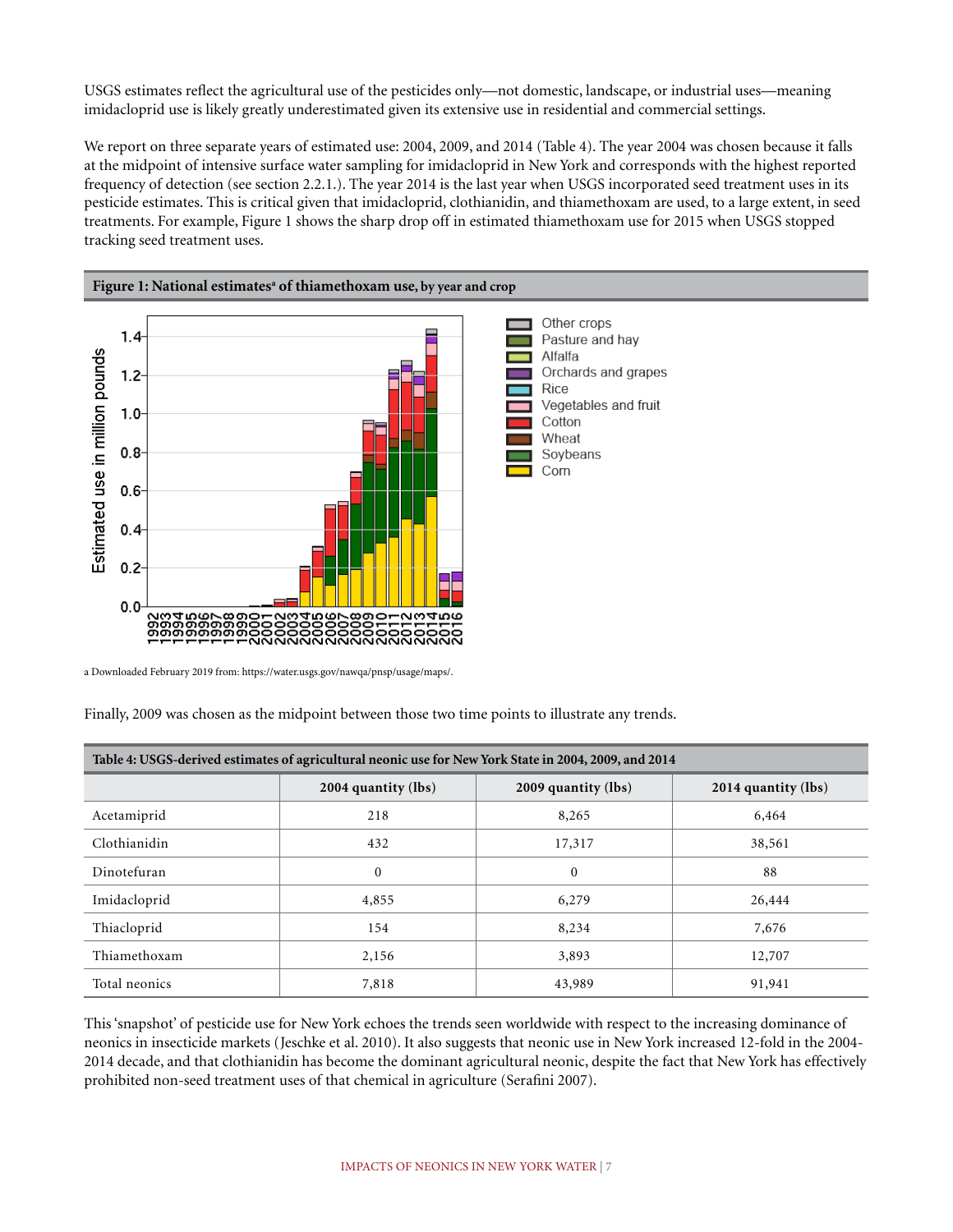The New York State Department of Environmental Conservation (NYSDEC) also oversees state pesticide reporting requirements in collaboration with Cornell University, which collects several types of data (PSUR 2019). Prior to 2013, data were reported by USEPA product registration number, making tabulation difficult without access to the machine-readable records. Starting in 2013, however, data were amalgamated by active ingredient.

Two NYSDEC data categories are useful to build a full picture of neonic use in New York State (Robert Warfield, Cornell pers. comm.). The first is "Sales by Commercial Permit Holders" of pesticides intended for agricultural crop production. This data should best correspond with USGS estimates for agricultural use, with the exception of neonic-treated seeds, which are not considered pesticides by NYSDEC (Dan Wixted, Cornell University pers. comm.). Given the fact that a large proportion of the insecticide applied to seeds escape to the environment, either through runoff or during seeding, and that the contamination of terrestrial invertebrates is higher following seed treatment use than during foliar application (Mineau and Callaghan 2018), the notion that seed treatment use is not a pesticide application is clearly one based on convenience rather than sound science. The second is "Use Data by Commercial Applicators," which tallies applications by commercial applicators required to report annually. Since farmers are exempt from this reporting requirement, this second category should capture non-agricultural neonic uses. Importantly, however, this number excludes all uses of neonic consumer products (e.g., lawn care products available at a hardware store or nursery). The other two types of data collected by NYSDEC—"Sales Data to End Users" and "Sales Data to Resellers"— are likely encompassed in the first two categories.

For comparison, USGS estimates, as well as the estimates generated from the NYSDEC-collected data for the year 2014, are presented in Table 5.

| Table 5: Selected data from NYSDEC for neonic sale and use in 2014 |                                                   |                                                         |                                                          |  |  |  |
|--------------------------------------------------------------------|---------------------------------------------------|---------------------------------------------------------|----------------------------------------------------------|--|--|--|
|                                                                    | <b>USGS Estimate of</b><br>Agricultural Use (lbs) | <b>DEC</b> -Sales by Commercial<br>Permit Holders (lbs) | DEC - Use Data by<br><b>Commercial Applicators (lbs)</b> |  |  |  |
| Acetamiprid                                                        | 6,464                                             | 1,193                                                   | 3,911                                                    |  |  |  |
| Clothianidin                                                       | 38,561                                            | $\mathbf{0}$                                            | 4                                                        |  |  |  |
| Dinotefuran                                                        | 88                                                | $\mathbf{0}$                                            | $\mathbf{0}$                                             |  |  |  |
| Imidacloprid                                                       | 26,444                                            | 10,842                                                  | 49,939                                                   |  |  |  |
| Thiacloprid                                                        | 7,676                                             | 7,233                                                   | 33                                                       |  |  |  |
| Thiamethoxam                                                       | 12,707                                            | 4,314                                                   | 1,825                                                    |  |  |  |
| Total                                                              | 91,941                                            | 23,583                                                  | 55,713                                                   |  |  |  |

Although the "Sales by Commercial Permit Holders" category best estimates agricultural use, instances where farmers contract out their spraying to a commercial applicator would appear in the "Use Data by Commercial Applicators" category (Robert Warfield, Cornell pers. comm.). The thiacloprid estimates (USGS vs. NYSDEC-recorded sales) are in good agreement, suggesting that few non-farmer commercial applicators apply thiacloprid on agricultural land. The case, however, is different for acetamiprid, suggesting a substantial contribution by non-farmer commercial applicators.

We can estimate the proportion of imidacloprid, thiamethoxam, and clothianidin applied in the form of seed treatments based on a graphical extrapolation of the USGS use data plots for those chemicals used nationwide from 2010 to 2014 (when seed treatments were included in the estimates) to 2015 (when seed treatments were excluded) and comparing this extrapolated value to the reported value for 2015 (see full report for details). This provides a rough estimate of the proportion of the chemicals used in seed treatments–58%, 75%, and 92% for imidacloprid, thiamethoxam, and clothianidin, respectively. We will assume these proportions hold for New York State.

These estimates allow us to correct the NYSDEC sales data to account for seed treatment use. For example, assuming that 75% of agricultural thiamethoxam use is not captured in the "Sales by Commercial Permit Holders" category, the corrected total would be approximately 17,196 lbs or 35% higher than the USGS estimated use. Likewise, the corrected agricultural use of imidacloprid is approximately 25,794 lbs—essentially the same as the USGS estimate. The strong agreement between NYSDEC-recorded sales and USGS estimates for thiacloprid and imidacloprid and the fair agreement for thiamethoxam suggest that the USGS estimates for clothianidin are reasonable also, despite the lack of NYSDEC-recorded sales. It is not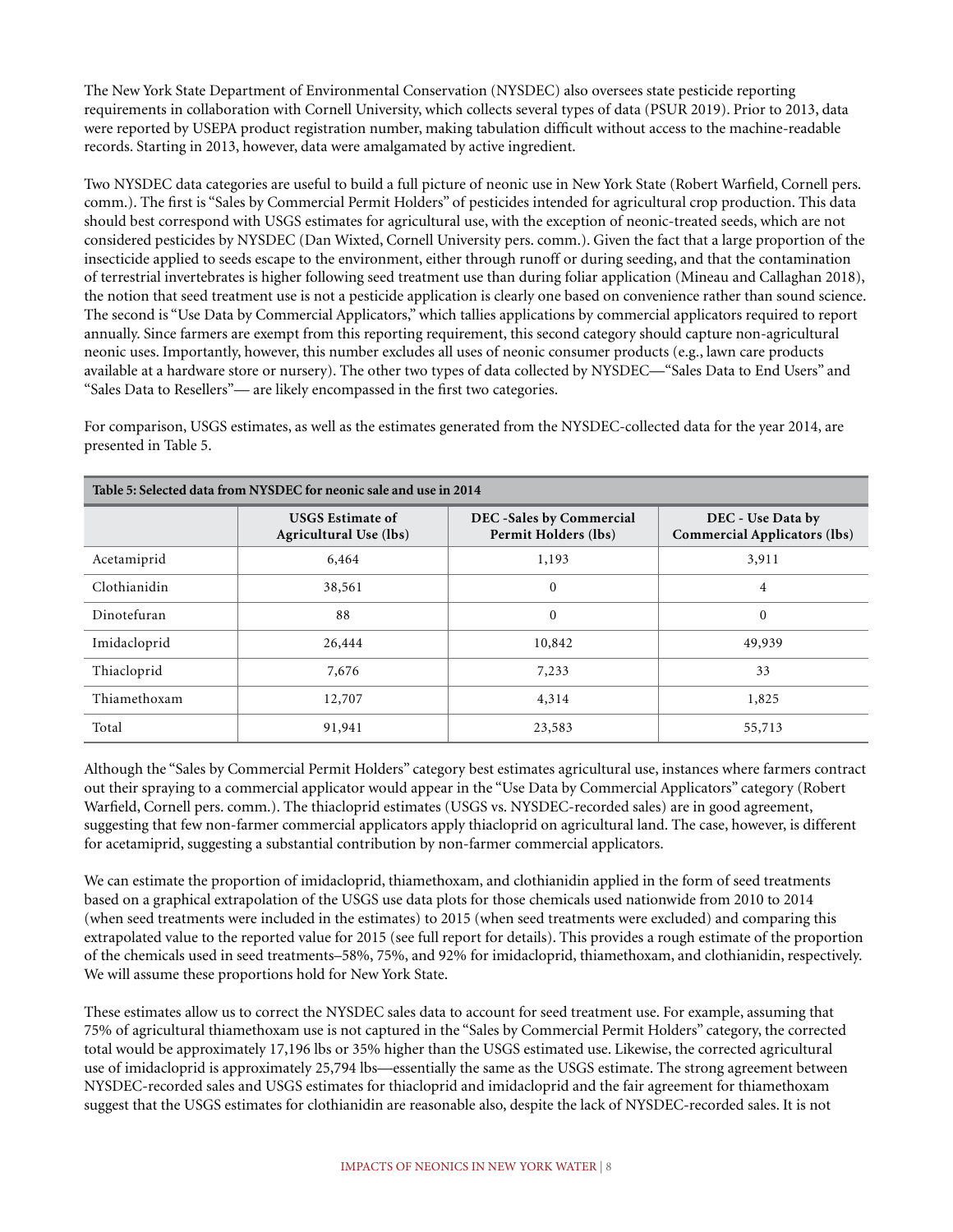surprising that no sales of clothianidin were recorded given that this chemical is almost exclusively used as a seed treatment and not otherwise permitted for sale or use for agricultural purposes in the state.

One difficulty with sales data is that a sale in any given year does not necessarily reflect use in that same year. However, over a number of years of data collection, the supply and demand equations should equilibrate to reflect the turnover of various products. However, this remains an uncertainty.

We believe that the best overall estimate for neonic use in New York is a combination of the USGS and/or NYSDEC estimates of sale for agricultural use corrected for seed treatment use. The non-agricultural use is best captured by the NYSDEC use data by commercial applicators. As mentioned earlier, some of these applicators might be applying the pesticides on contract to farmers. However, the generally strong agreement between USGS estimates and NYSDEC sales data corrected to include seed treatments and the fact that imidacloprid represents 90% of the neonics applied by commercial applicators suggest that the "Use Data by Commercial Applicators" category captures the extensive turf, ornamental, and industrial site neonic use rather than a major part of the agricultural use.<sup>1</sup> The recent work by Nowell et al. (2017; but samples were taken in 2013) in the Midwest confirms that imidacloprid is now being detected more frequently and at higher levels in surface waters with urban inputs. Based on our assumptions and correcting for seed treatment applications, the only neonic where application to agricultural land by commercial applicators appears to be happening to any significant extent is acetamiprid. Not knowing how much of the commercial applications overlap with USGS estimates for agricultural land leads to a higher uncertainty for this chemical.

| Table 6: Best estimates of neonic use for New York in 2014 (see text for data sources and assumptions) |                                                       |                                                                                                                                                                   |                                                                                             |  |  |  |
|--------------------------------------------------------------------------------------------------------|-------------------------------------------------------|-------------------------------------------------------------------------------------------------------------------------------------------------------------------|---------------------------------------------------------------------------------------------|--|--|--|
| Chemical(s)                                                                                            | Best estimate (or range) of<br>agricultural use (lbs) | Best estimate of non-agricultural<br>use (lbs) (may include some<br>application to agricultural land<br>by commercial applicators, for<br>acetamiprid especially) | Best estimate of neonic use in<br>New York 2014 (lbs) excluding<br>any consumer product use |  |  |  |
| Acetamiprid                                                                                            | $1,193 - 6,464$                                       | 3,911                                                                                                                                                             | $5,104 - 10,375$                                                                            |  |  |  |
| Clothianidin                                                                                           | 38,561                                                | 4                                                                                                                                                                 | $38,561 - 38,565$                                                                           |  |  |  |
| Dinotefuran                                                                                            | $0 - 88$                                              | $\mathbf{0}$                                                                                                                                                      | $0 - 88$                                                                                    |  |  |  |
| Imidacloprid                                                                                           | $25,814 - 26,444$                                     | 49,939                                                                                                                                                            | $75,753 - 76,383$                                                                           |  |  |  |
| Thiacloprid                                                                                            | $7,233 - 7,676$                                       | 33                                                                                                                                                                | $7,266 - 7,710$                                                                             |  |  |  |
| Thiamethoxam                                                                                           | $12,707 - 17,258$                                     | 1,825                                                                                                                                                             | $14,533 - 19,083$                                                                           |  |  |  |
| <b>Total Neonics</b>                                                                                   | $85,508 - 93,491$                                     | 55,712                                                                                                                                                            | $141,217 - 152,205$                                                                         |  |  |  |

Accordingly, Table 6 provides what we believe to be the best estimate of neonic use for New York in 2014.

As can be seen, despite the fact that clothianidin likely predominates in agriculture, imidacloprid remains the dominant product sold and used in the state. It should be noted, however, that the estimated 70-76 U.S. tons of neonic active ingredient used in New York excludes consumer products containing neonics. As such, the imidacloprid use totals, especially, underestimate actual use given the hundreds of imidacloprid consumer products registered for use in the state.

USGS estimates suggest that the use of neonics has increased exponentially in the last decade. As of 2015, NYSDEC reported that there were 335 imidacloprid products alone registered for use, 252 of which could be used on Long Island (NYSDEC 2015). Based on the same use data source reported in Table 5 above, NYSDEC estimated that the number of applications of imidacloprid on Long Island had increased from 39,007 in 2003 to 46,316 in 2012. However, based on the combined NYSDEC data (Sales by Commercial Permit holders; and Use Data by Commercial Applicators—as per Table 5 above) for the period 2013-2016, imidacloprid use may have peaked in 2015 and may now be declining.

As of 2017, the main thiacloprid product (Calypso) appears to have been suspended. According to the NYSDEC list of registered products, it was not registered for use on Long Island.

<sup>1</sup> Nevertheless, it is believed that applications by commercial applicators on farms is high (Dan Wixted, Cornell University, pers. comm.), although this is a general impression not specific to any particular product.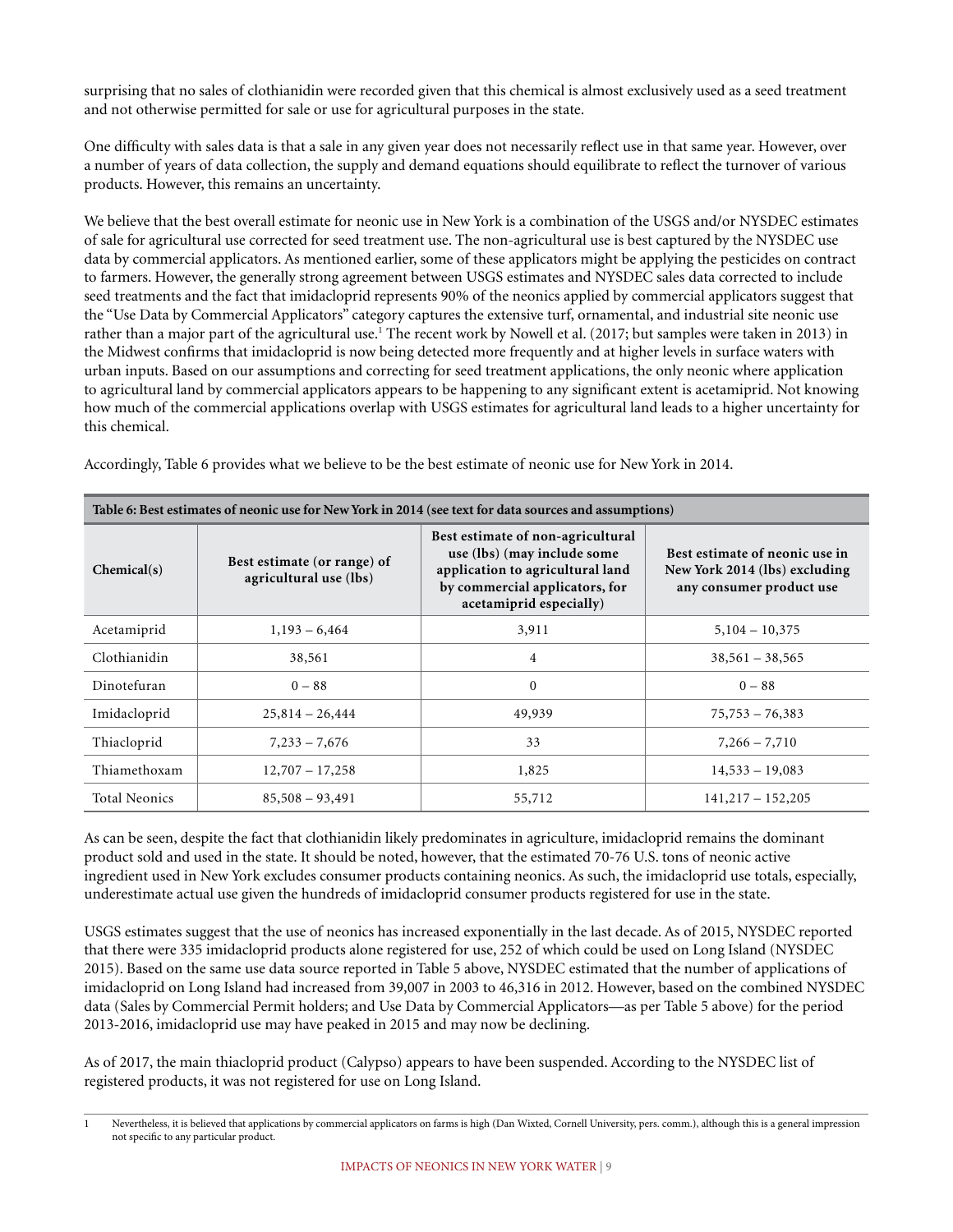### 2.2. What Is the Evidence of Contamination?

We have estimated that at least 70-76 U.S. tons of neonic active ingredients are applied in New York every year, at least based on 2014 data. We believe that number is probably increasing still (based on national trends)—even if imidacloprid use has peaked. The next relevant question is whether we can detect any contamination of either surface or groundwater as a result.

#### **2.2.1. Surface water samples.**

All relevant and available New York water quality data from the USGS's National Water Information System (NWIS 2019) were downloaded in early February of 2019 following guidance provided in Shoda et al. (2018).

USGS started reporting imidacloprid residues in 2000, but with minimum reporting levels (i.e. detection limits) of 0.1  $\mu g/L$ only. In 2001, reporting levels dropped to 0.007 µg/L or just below the USEPA and our benchmark for ecological damage (0.01 µg/L). Unfortunately, reporting levels then changed over time, making detection more difficult. The minimum reporting level of 0.007 μg/L increased to 0.02 μg/L partway through 2004 and then to 0.06 μg/L partway through 2006. Accordingly, results for these years were often labeled as trace levels (t), below formal detection levels, and values were mostly given as estimates. Sampling effort dropped dramatically from 2008 to 2015 with few detections; this interval is therefore presented as a single time period in the analysis below. From 2013 on, reporting levels were given as 0.011 µg/L on an interim fashion and then 0.016  $\mu$ g/L once the use of new calculation software was in place. The current detection levels are above the USEPA benchmark—clearly inadequate to fully detect harmful biological effects or allow for summation of residues with other neonics.

The variation in reporting levels in the last two decades makes it difficult to attach much importance to the proportion of samples showing detections. However, we can provide a rough estimate: in the years 2001 to 2007 and in 2016, the proportion of surface water samples analyzed from New York State that showed detections of imidacloprid varied between 15% and 50% of samples—despite variable minimum reporting levels as reported above. The proportion of imidacloprid detections peaked at 50% in 2004. Drawing meaningful conclusions from this high level estimate, however, is difficult because the samples lack context: whether they originated from an area of pesticide use, or from an agricultural, urban, or mixed use environment. In addition, samples were taken at various times of the year and from various types of waterbodies, including large rivers where the dilution factor can be extreme.

To understand the actual ecological consequences, it is more meaningful to look at samples where imidacloprid was in fact detected, indicating some use in the watershed. There is clear evidence from the literature that, where neonics are used on crops, they will be detected in nearby bodies of water at a high frequency (Morrissey et al. 2015). Reported values of imidacloprid are summarized in Table 7. The data represent all positive samples reported for any given year, with some sites being sampled more than once (i.e., the values from which the tabulation was made are not strictly independent).

A number of observations can be made from these results. With the exception of the 2008-2015 period of reduced sampling intensity, it can be seen that, when detected, imidacloprid was present at levels above our benchmark level for ecological damage 90-100% of the time. A very high proportion of samples (up to 60% of samples in at least two years) had imidacloprid levels that were over 10 times this critical benchmark. This suggests that impacts to aquatic invertebrate fauna in New York State from imidacloprid alone have been substantial.

As high as those values are (relative to biological impact levels), they cannot be assumed to be true maxima. There are serious limitations to ascertaining maximum levels of contamination from routine water sampling. Samples are often taken from large streams, after significant dilution has occurred, whereas impacts to aquatic life are expected where most of the aquatic productivity is taking place—in small drainage ditches and ponds bordering field areas or in small feeder streams. Grab or spot samples taken at a single moment in time are also unlikely to capture peak concentrations. Indeed, it has been shown that, even when taken weekly, water samples will underestimate peak concentrations by one to three orders of magnitude (Xing et al. 2015). Many of the New York sampling sites we examined for this report were sampled only once in the 15-year period.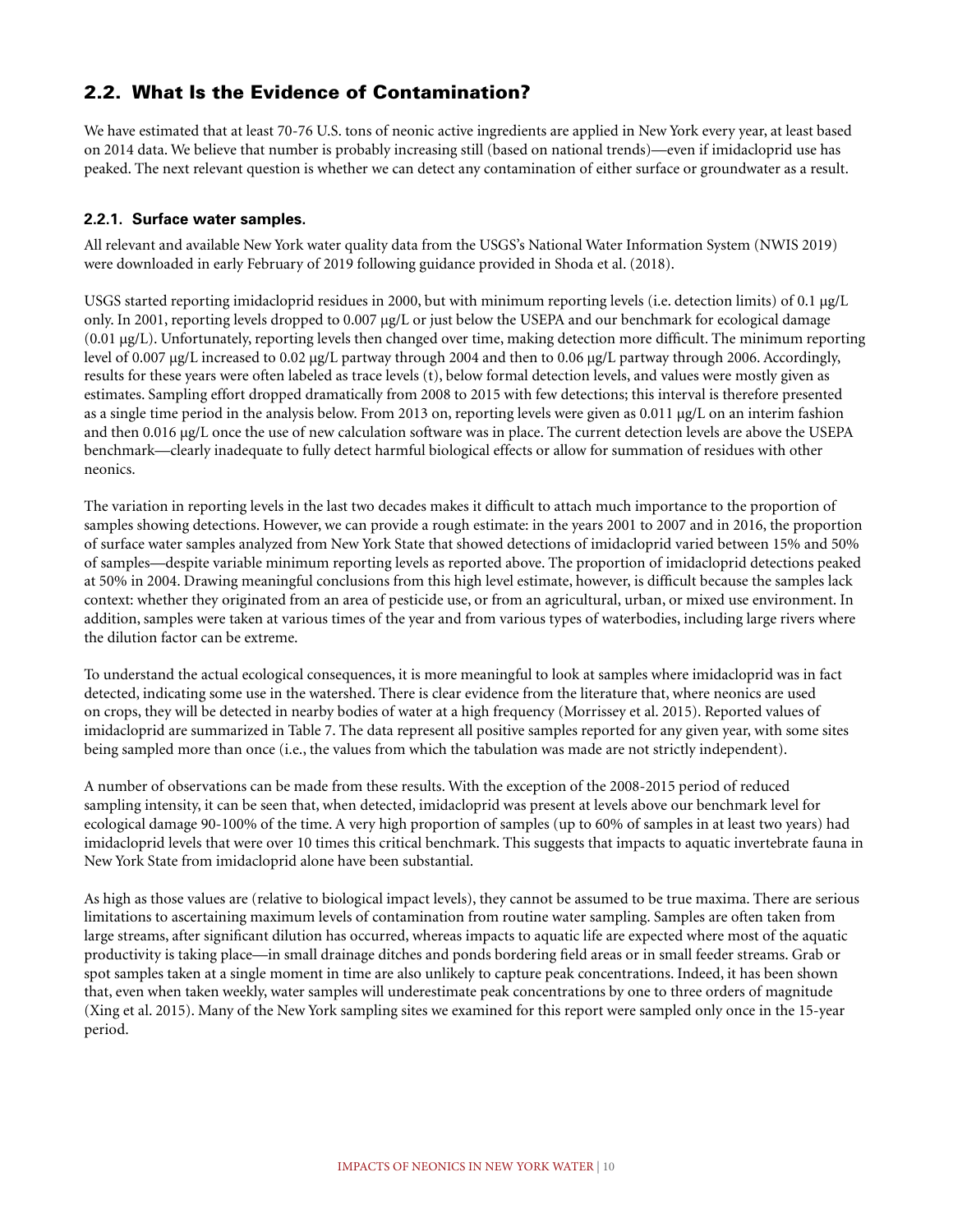| Table 7: A summary of New York State imidacloprid detections from the USGS NWIS database |                         |                                      |                                        |                                              |                                                                  |                                                                                               |  |
|------------------------------------------------------------------------------------------|-------------------------|--------------------------------------|----------------------------------------|----------------------------------------------|------------------------------------------------------------------|-----------------------------------------------------------------------------------------------|--|
| Year                                                                                     | Number of<br>detections | Mean<br>concentration<br>$(\mu g/L)$ | Median<br>concentration<br>$(\mu g/L)$ | <b>High value</b><br>recorded<br>$(\mu g/L)$ | Proportion of<br>values above<br>the $0.01 \mu g/L$<br>benchmark | Proportion<br>of values at<br>least 10 fold<br>higher than<br>the $0.01 \mu g/L$<br>benchmark |  |
| 2001                                                                                     | 50                      | 0.197                                | 0.132                                  | 1.30                                         | 98%                                                              | 60%                                                                                           |  |
| 2002                                                                                     | 31                      | 0.238                                | 0.077                                  | 1.84                                         | 97%                                                              | 45%                                                                                           |  |
| 2003                                                                                     | 93                      | 0.271                                | 0.074                                  | 7.94                                         | 99%                                                              | 42%                                                                                           |  |
| 2004                                                                                     | 83                      | 0.347                                | 0.085                                  | 4.93                                         | 99%                                                              | 60%                                                                                           |  |
| 2005                                                                                     | 63                      | 0.373                                | 0.092                                  | 4.64                                         | 100%                                                             | 48%                                                                                           |  |
| 2006                                                                                     | 57                      | 0.144                                | 0.029                                  | 5.13                                         | 100%                                                             | 12%                                                                                           |  |
| 2007                                                                                     | 49                      | 0.146                                | 0.033                                  | 1.40                                         | 90%                                                              | 22%                                                                                           |  |
| 2008-2015                                                                                | 8                       | 0.025                                | 0.018                                  | 0.073                                        | 62%                                                              | $0\%$                                                                                         |  |
| 2016                                                                                     | 122                     | 0.082                                | 0.041                                  | 0.460                                        | 93%                                                              | 26%                                                                                           |  |

Where a water source was sampled more often, higher levels of imidacloprid were most often detected. Figure 2 shows how the ability to detect higher levels of contamination in surface waters is directly related to the intensity of sampling. Here, the maximum observed concentration of imidacloprid at any given site (as high as 7.9 µg/L on one site) is plotted against the number of years imidacloprid was detected at that site.





The shape of the curve in Figure 2 suggests that high values of imidacloprid detected in routine water sampling are less a function of the specific site sampled, but rather, reflect sites with more intensive sampling. If correct, this means that most sites with imidacloprid detections will be exposed to these very high and extremely damaging levels of insecticide.

Outside of imidacloprid, the sampling for other neonics has been minimal. Based on the same NWIS data, a total of only fifteen samples were analyzed for clothianidin and thiamethoxam over the same 2001-2016 period—all from between 2012 and 2016—with reporting limits between 0.0039 to 0.0062 µg/L for clothianidin and 0.0034 to 0.0039 µg/L for thiamethoxam. Only one of the fifteen samples was taken in June, and therefore probably occurred post-seeding; this sample from Fall Creek near Ithaca contained 0.020 µg/L clothianidin and 0.0119 µg/L thiamethoxam, as well as trace levels of imidacloprid.

The last three neonics, acetamiprid, dinotefuran, and thiacloprid were analyzed only at three New York sites. Most of the sampling consisted of a monthly sample taken from the Genesee River in Rochester in 2015-2016. Minimum reporting levels were low (0.0032-0.0045 µg/L), but there were no detections from this limited sampling effort.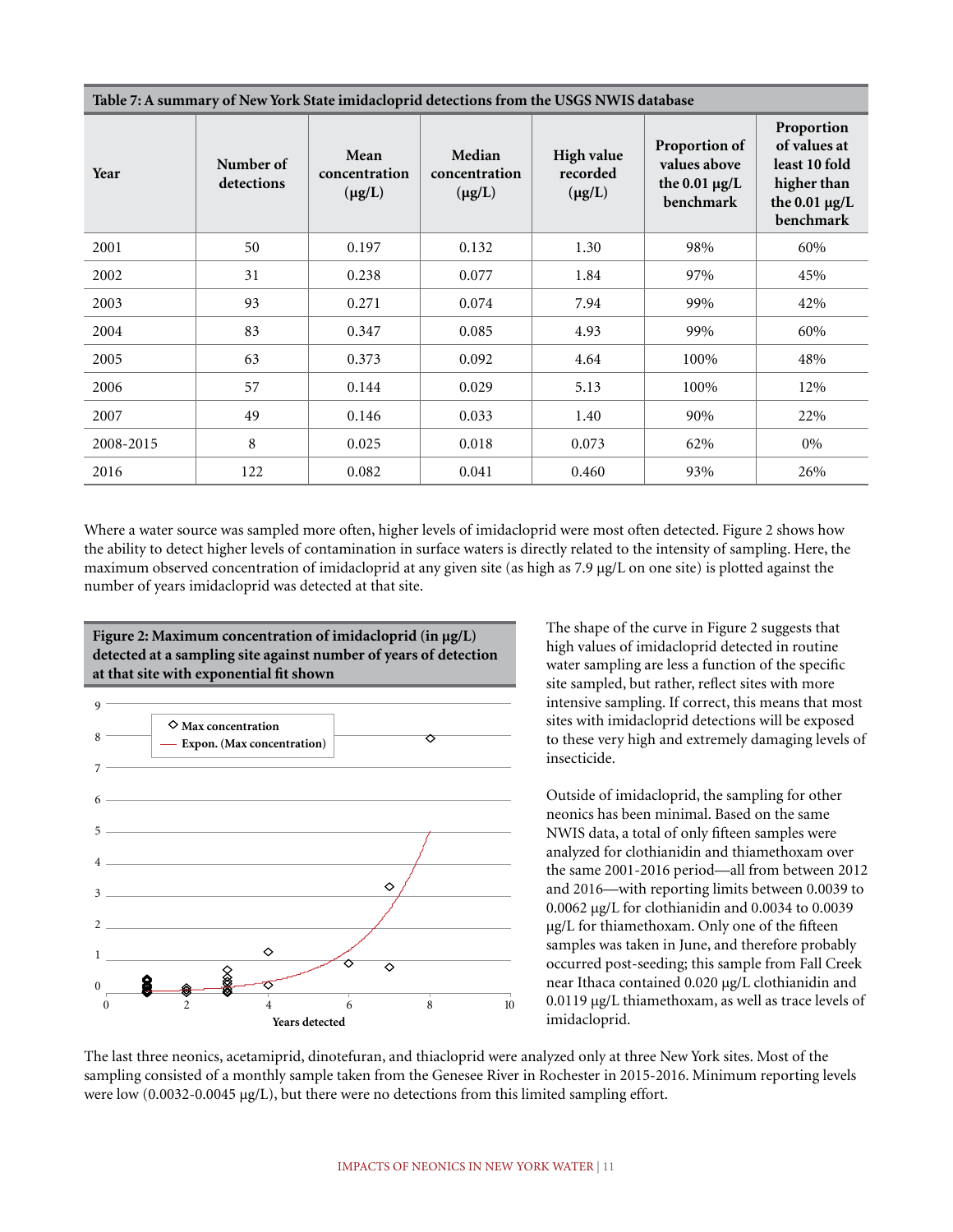The low monitoring effort for neonics other than imidacloprid is unfortunate in light of the longer persistence and greater potential of the newer products to contaminate surface waters. Hladik et al. (2015) found that both clothianidin and thiamethoxam occurred more frequently than imidacloprid in Midwest streams fed from agricultural areas.

Apart from the regular USGS testing, the U.S. Fish and Wildlife Service (USFWS) conducted a standalone water testing project in New York (Secord and Patnode 2018). Eleven surface water samples were taken in July 2016 from streams downstream from, or in proximity to, potato fields with a limit of detection of 0.004 µg/L. For this sampling, four of eight sampled locations tested positive for neonics. Table 8 provides a summary of those detections.

| Table 8: A summary of positive neonic detections in Secord and Patnode (2018) |                              |                           |                                                                                            |  |  |
|-------------------------------------------------------------------------------|------------------------------|---------------------------|--------------------------------------------------------------------------------------------|--|--|
| Sample ID                                                                     | Analytes                     | Concentration $(\mu g/L)$ | Site description                                                                           |  |  |
| NYP <sub>18</sub>                                                             | Imidacloprid<br>Acetamiprid  | 0.114<br>0.005            | Salmon Creek 1, Wayne<br>County, NY - Downstream<br>of potatoes, corn, beans,<br>orchards  |  |  |
| NYP <sub>19</sub>                                                             | Imidacloprid<br>Thiamethoxam | 0.309a<br>0.005           | Salmon Creek 2, Wayne<br>County, NY - Downstream<br>of corn, beans, potatoes,<br>orchards  |  |  |
| NYP <sub>20</sub>                                                             | Imidacloprid                 | 0.006                     | Flint Creek, Yates County -<br>Downstream of potatoes,<br>corn, beans                      |  |  |
| NYP <sub>23</sub>                                                             | Imidacloprid                 | 0.018                     | Cohocton River, Steuben<br>County, NY - Downstream<br>of potatoes, corn, beans,<br>wetland |  |  |

a Average of two measurements.

Of these, three of the four sample locations had neonics above the 0.01 µg/L benchmark, with the combined neonic concentration at one site exceeding the benchmark by a factor of 30. Half of the sites with positive detections had residues of multiple neonics.

In the same project, USFWS also took five aquatic invertebrate samples described as "mostly crayfish." Given the high detection limit of 3 µg/L, only one of five invertebrate samples tested positive for neonics: 7.3 µg/L of thiacloprid. This is an interesting finding in light of the low estimated amount of thiacloprid used in New York.

Finally, Carpenter and Helbling (2018) included imidacloprid as one of a large number of "micro-pollutants" analyzed in the Hudson River Estuary. Of the 127 water samples taken in 2016-2017 from 17 sites, imidacloprid was detected in 36 samples with a median concentration of 0.012 µg/L and a maximum of 0.103 ug/L; therefore, slightly over half of the detected levels were above the biological harm benchmark. Interestingly, these authors found that imidacloprid detections tended to cluster with samples affected by wastewater outlets (and sewage treatment plants in particular), again suggesting the importance of urban landscape uses in the overall contamination picture for that neonic.

#### **2.2.2. Groundwater and drinking water samples**

Based on the same search of NWIS records, 1,023 groundwater samples were tested by the USGS for imidacloprid between 2001 and 2016, with detection limits as described above for surface water samples. Of those, only 46 detected neonics, ranging from trace levels to 5.3 µg/L. All but three detections had values above the ecological harm benchmark, but none approached the drinking water benchmark set by USEPA.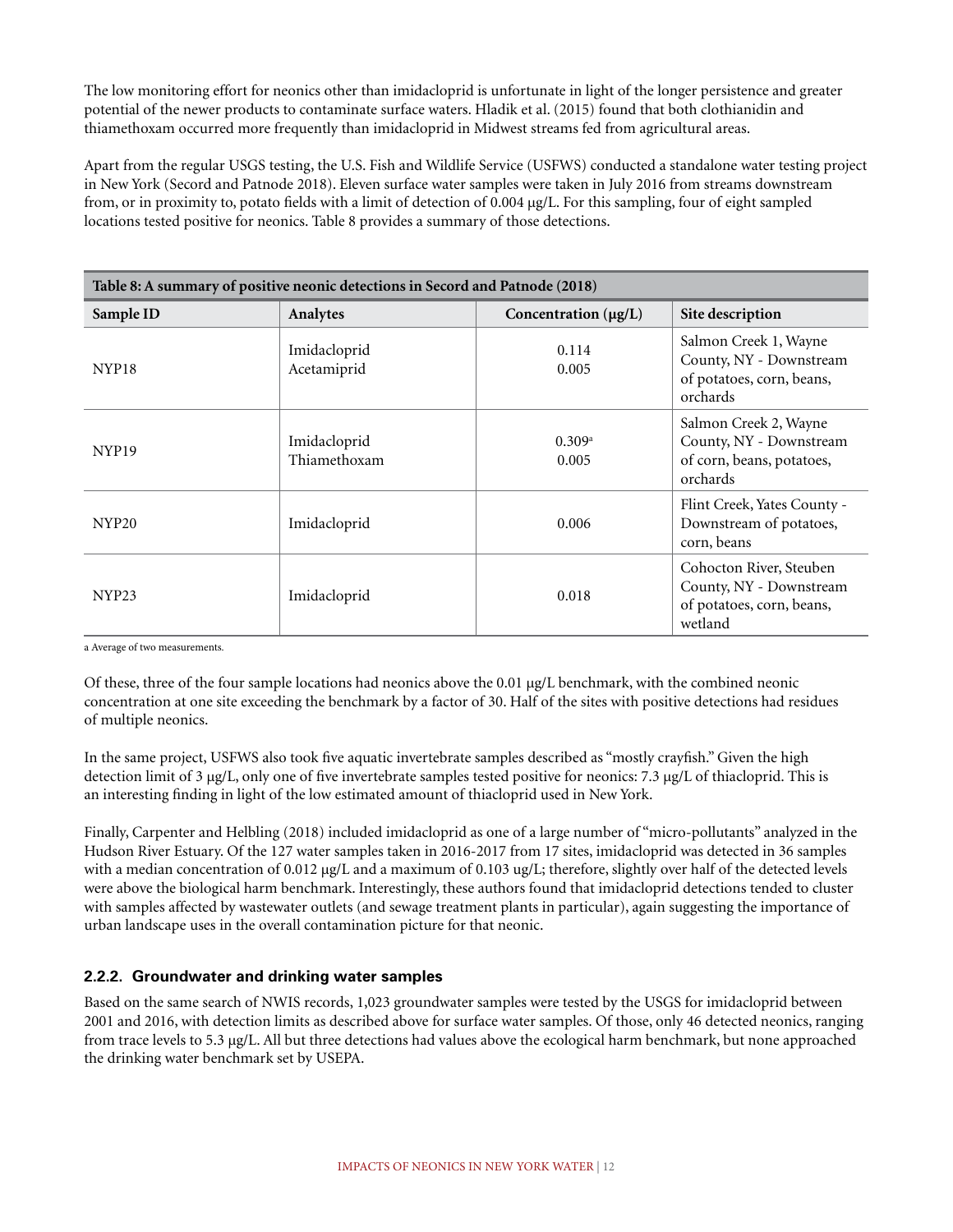An exchange between NYSDEC (NYSDEC 2003, 2004) and Bayer Corporation (Bayer Corp. 2004) mentions the detection of imidacloprid in approximately 20 monitoring and private wells on Long Island. Imidacloprid was reported from well clusters down gradient from farms and, in some cases, trees injected with imidacloprid, with the highest reported value at 0.0067 µg/L. There were concerns expressed over the fact that some wells with detections were well away from use sites and others were deep (85-90 feet) community supply wells.

In 2014, NYSDEC (NYSDEC 2014) summarized drinking water quality on Long Island based on analyses carried out by the Suffolk County Department of Health Services and Water Authority between the years 1996-2010 (Table 9). Imidacloprid was the only neonic analyzed. It was the sixth most frequently detected pesticide in Long Island groundwater, whether as part of the public water system or in private wells.

#### **Table 9: Imidacloprid data (µg/L) from the Suffolk County Department of Health Services (1996-2010) from NYSDEC (2014)**

| Drinking water supply           |           |         |        |                      | <b>Monitoring wells</b> |         |        |
|---------------------------------|-----------|---------|--------|----------------------|-------------------------|---------|--------|
| Number<br>of detects<br>(wells) | Minimum   | Maximum | Median | Number of<br>detects | Minimum                 | Maximum | Median |
| 549(60)                         | $\rm 0.1$ | 12.9    | 0.4    | 341                  | 0.04                    | 407     | 0.7    |

Imidacloprid urea, a degradate, was also detected in six monitoring well samples at a maximum of 1.3 µg/L. The guanidine and olefin degradates were not detected.

A 2015 NYSDEC (NYSDEC 2015) report summarized ground and well water data from Long Island from 2001 to 2013. This report cited 0.2 µg/L as the lowest concentration detected (at odds with the previous report). Using that higher detection limit, the proportion of wells where imidacloprid was detected in the last year of sampling (2013) was 8.4% for monitoring wells and 7.5% for private wells with maximum levels of 6.2  $\mu$ g/L and 2.8  $\mu$ g/L respectively. That same report pointed out that detection levels from 2010 to 2013 were lower than from 2005 to 2009.

The latest USGS information available for Long Island (2016-2017) provides results for 88 groundwater samples. Twentyseven of those samples (31%) had detections of imidacloprid ranging from 0.005 µg/L to a maximum of 5.3 µg/L.

NYSDEC with the help of Cornell University investigated well water for pesticide contamination in several upstate New York counties from 2006 to 2010 (Whitbeck 2006, 2008, 2009a,b, 2010). Wells were chosen on the basis of intensity of nearby pesticide use and vulnerability. Imidacloprid was analyzed from year two of the program onwards, but with a detection limit of 1 µg/L only. However, in one of the years, samples were tested with a commercial enzyme-linked immunosorbent assay (ELISA) for imidacloprid and related compounds (degradates as well as thiacloprid and acetamiprid) with a detection limit of  $0.07 \mu g/L$  and quantification limit of  $0.2 \mu g/L$ . This resulted in a single detection estimated to be between those two values.

### 2.3. Are Reported Neonic Levels in New York Water Causing Harm to the Environment or Human Health?

The data available for New York indicate that, when detected, neonic levels are likely to be above the ecological harm level of 0.01  $\mu$ g/L, and frequently above 0.1  $\mu$ g/L. There already is an indication that, with more intensive sampling, contamination levels above 1  $\mu$ g/L would regularly be encountered. Levels of 8  $\mu$ g/L have already been seen in routine monitoring efforts, which, as discussed above, are unlikely to detect true maximum pesticide concentration levels. Directed studies (reviewed in the full-length version of this report) have shown much higher concentrations of neonics measured in and around treated fields.

The USEPA (2017a) has already concluded that, nationwide, imidacloprid levels are frequently above the level (0.01 µg/L) at which they believe some aquatic invertebrate species will be harmed. In fact, they conclude that several key taxonomic groups of aquatic invertebrates, not merely the most sensitive ones, are likely to be adversely affected (USEPA 2017a). They arrived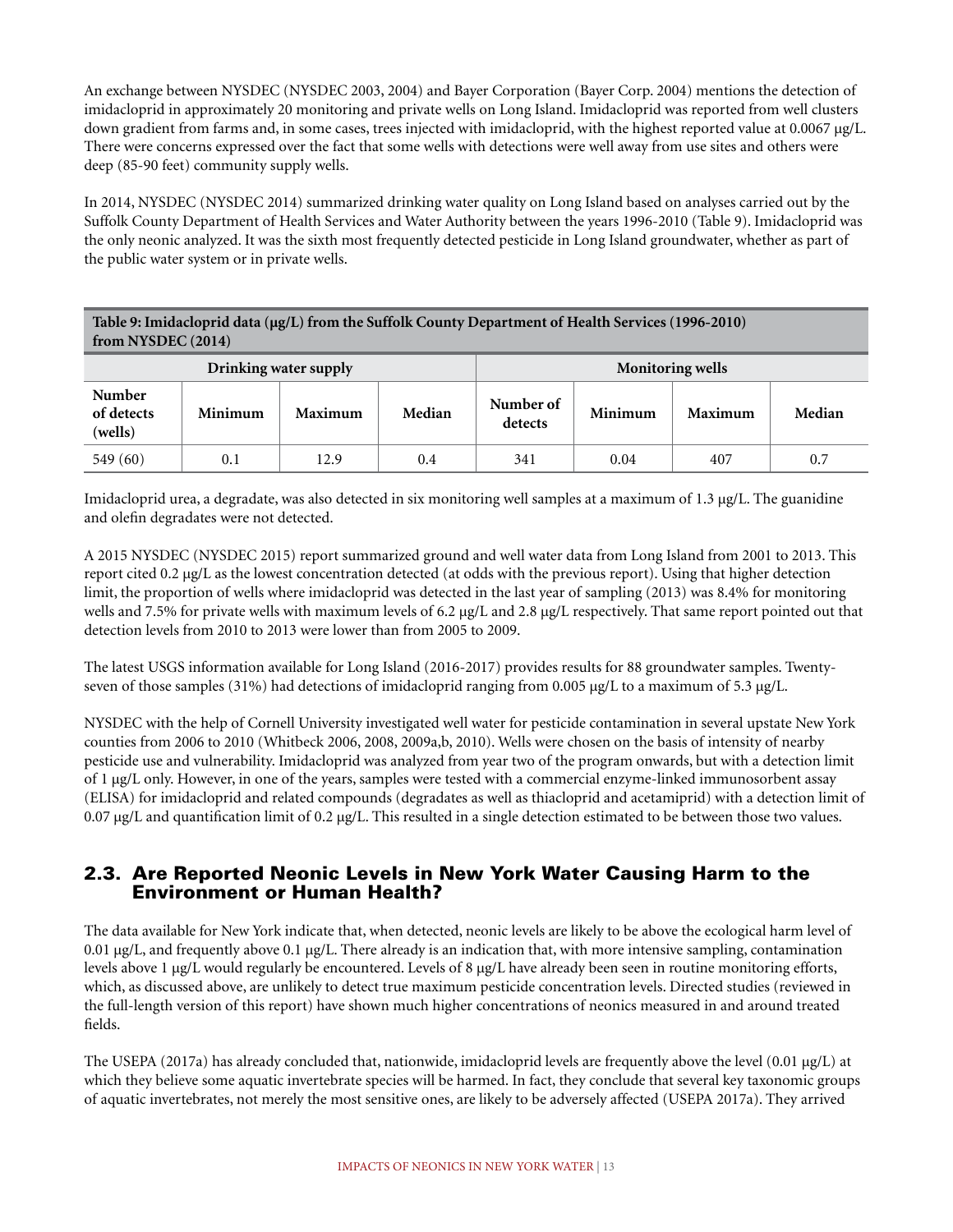at this conclusion after reviewing nationwide imidacloprid contamination values as well as modeled water concentrations. The latter approach allowed them to differentiate between different types of use for imidacloprid. USEPA (2017a) thus estimated that 60% of seed treatment applications, 90% of soil applications, and 100% of foliar applications of imidacloprid are expected to produce surface water contamination levels above the 0.01 µg/L benchmark for ecological harm. Moreover, the loss of dust from treated seeds at planting, an important route of environmental contamination (see Mineau and Callaghan for an extensive review), was not included in the estimated water contamination levels following seed-treatment use. The 60% estimate for the proportion of seed-treatment uses that produce contamination levels above the aquatic benchmark is therefore a clear underestimate.

Morrissey et al. (2015) following an exhaustive review of water measurements worldwide similarly concluded that their higher estimated injury level of 0.035 µg/L was exceeded of the neonic, not just imidacloprid.

Nowell et al. (2017) were able to show the consequences of imidacloprid detection on mayfly abundance in their monitored streams. Mayflies are known to be sensitive to neonics and are a key component of the benchmark levels established in all jurisdictions. Although a correlation is not proof of causation, their data suggests that neonics are indeed having deleterious effects on stream ecology in the Midwest. In that study, the highest recorded concentration of imidacloprid was 2.2 µg/L. Because concentrations as high as  $8 \mu g/L$  have been recorded in New York streams, the presumption of ecological damage in New York is very high. Given the levels at which imidacloprid was detected in groundwater, impacts to streams and wetlands receiving groundwater recharge are also likely.

**Figure 3: Relationship between mayfly (ephemeroptera) abundance and maximum imidacloprid concentrations in Midwest streams according to Nowell et al. 2017 (in ng/L or 1/1,000th of 1 µg/L)**



Square root (Maximum Imidacloprid concentration during last 7 weeks)

Hallman et al. (2014) demonstrated possible broader ecological impacts of neonic contamination by showing a convincing correlation between neonic use and declining insectivorous bird populations in the Netherlands. They divided the time period of their analysis into pre-and-post-neonic periods, showing that not only did neonic concentrations explain bird declines, but these site-specific declines were not seen before the introduction of neonics, despite the use of other insecticides of high aquatic toxicity. Regional bird declines were observed starting at estimated neonic concentrations of about 0.2 µg/L.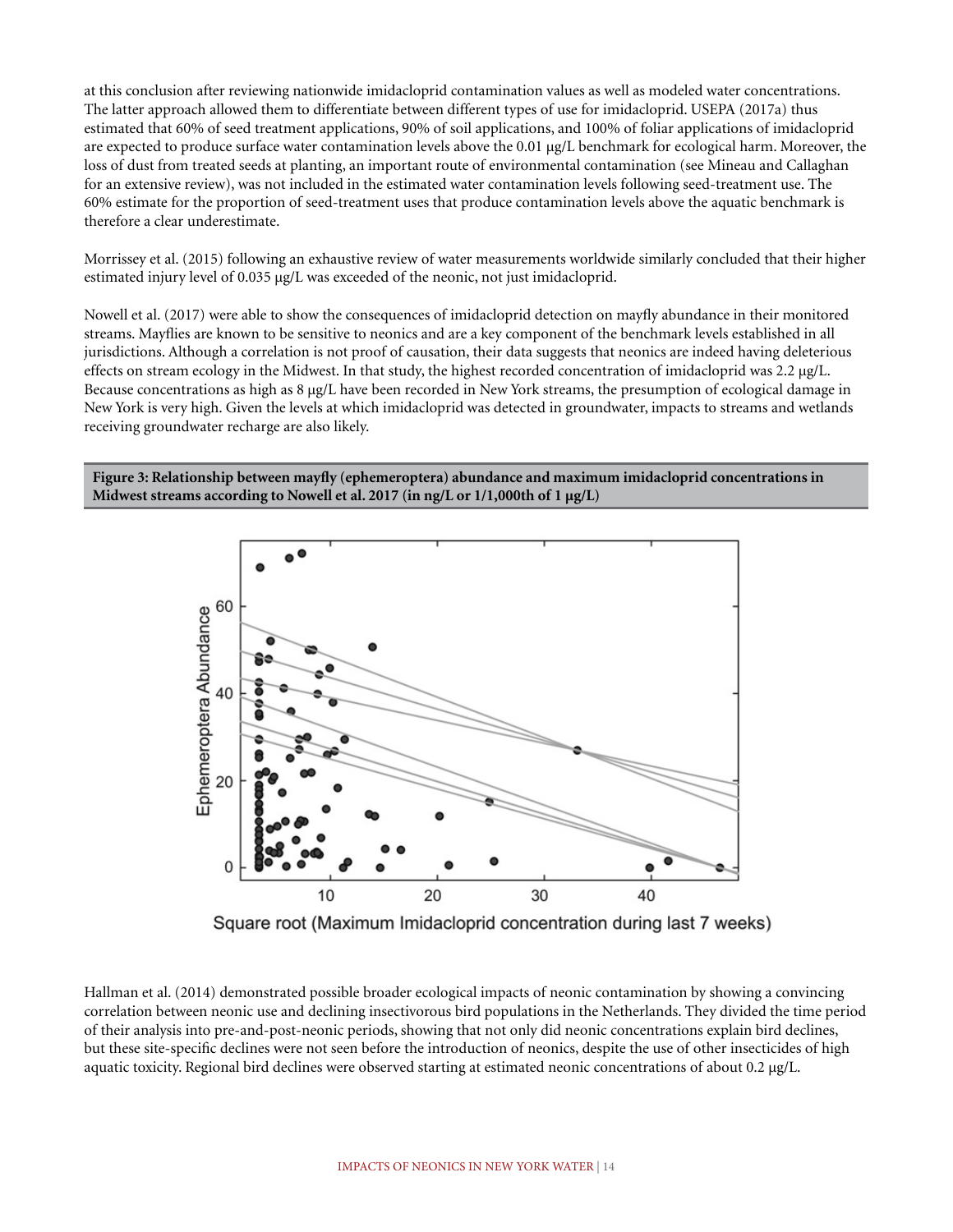Scientists and independent experts are now convinced of the broad impact of the whole class of neonics on ecosystems. Curiously, the USEPA (2008) in one of its early reviews of thiamethoxam predicted "structural and functional changes of both the aquatic and terrestrial ecosystems," an unprecedented assessment and prophetic warning. Others followed suit, including: Tennekes (2010b), a Dutch scientist and naturalist who predicted a "disaster in the making;" the "Task Force on Systemic Pesticides," a large group of independent scientists under the auspices of the International Union for the Conservation of Nature (IUCN) (van der Sluijs et al. 2015, Pisa et al. 2015, 2017); the European Academies Science Advisory Council (2015) made up of 29 independent scientists nominated by their respective countries; as well as several other independent scientists (Morissey et al. 2015; Sánchez-Bayo et al. 2016).

Regulatory agencies including Canada's PMRA, and the European Food Safety Authority (EFSA) agree that imidacloprid as currently allowed to be used, presents unacceptable risks to the aquatic environment. USEPA (2017a) concludes that their "risk findings … are in general agreement" with those two agencies. Clothianidin, thiamethoxam, and imidacloprid were reevaluated recently by PMRA, which recommended a complete phase out of all outdoor uses of these three neonic on food and feed crops, including seed treatments and outdoor ornamentals, due to the evidence of serious harm to aquatic species and ecosystems (PMRA 2016b; PMRA 2018a, b). Likewise, the European Union banned outdoor uses of the same three neonics at the end of 2018—although this was largely as a result of pollinator impacts. USEPA's re-evaluation of these neonics had not concluded at the time of publishing this report.

Clearly, New York State is not unique. A broad scientific consensus from around the world suggests that the levels of neonic contamination reported in New York are indicative of clear damage to aquatic environments and terrestrial consumers, such as birds, amphibians, and mammals.

# 3. CONCLUSIONS

Neonic use in New York has increased dramatically in the last two decades, and neonics now frequently appear in the state's water supplies. Given the very high probability that the neonic levels found are causing significant harm to aquatic ecosystems, substantial reductions in outdoor neonic use are recommended.

Imidacloprid residues appear frequently in New York surface water testing, with nearly all detections exceeding USEPA's and our chosen 0.01 µg/L benchmark for harm to aquatic ecosystems, and many exceeding it by a 10-fold margin or more. The highest water concentrations (typically 6-8 µg/L) tend to be from sampling locations where imidacloprid has been detected over multiple years, suggesting that more frequent monitoring would uncover other significant spikes. Imidacloprid groundwater detections, while less frequent, were common on Long Island—with 2016-2017 USGS testing revealing the chemical in ~31% of samples.

Sparse sampling for the other five neonic chemicals provides limited insight into their presence in and effect on New York water, but given their significant use and high runoff potential, regular monitoring for these chemicals is recommended. While the aggregate neonic presence in water is the relevant measure of concern, imidacloprid data alone indicate a very high probability that neonics are causing ecosystem-wide damage—including depletion of aquatic invertebrate populations as well as possible harms to consumer species, such as birds, fish, and mammals.

Although detected imidacloprid levels did not exceed current USEPA drinking water standards, emerging research on neonics and their toxic breakdown products in drinking water, as well as the lack of comprehensive monitoring for the other neonics suggests that risk to the human population has been underestimated. New York should monitor water sources for the presence of all neonics (down to detection levels of 0.01  $\mu$ g/L or lower), especially where surface waters are used for drinking water and on Long Island or other areas with heavy neonic use and vulnerable aquifers.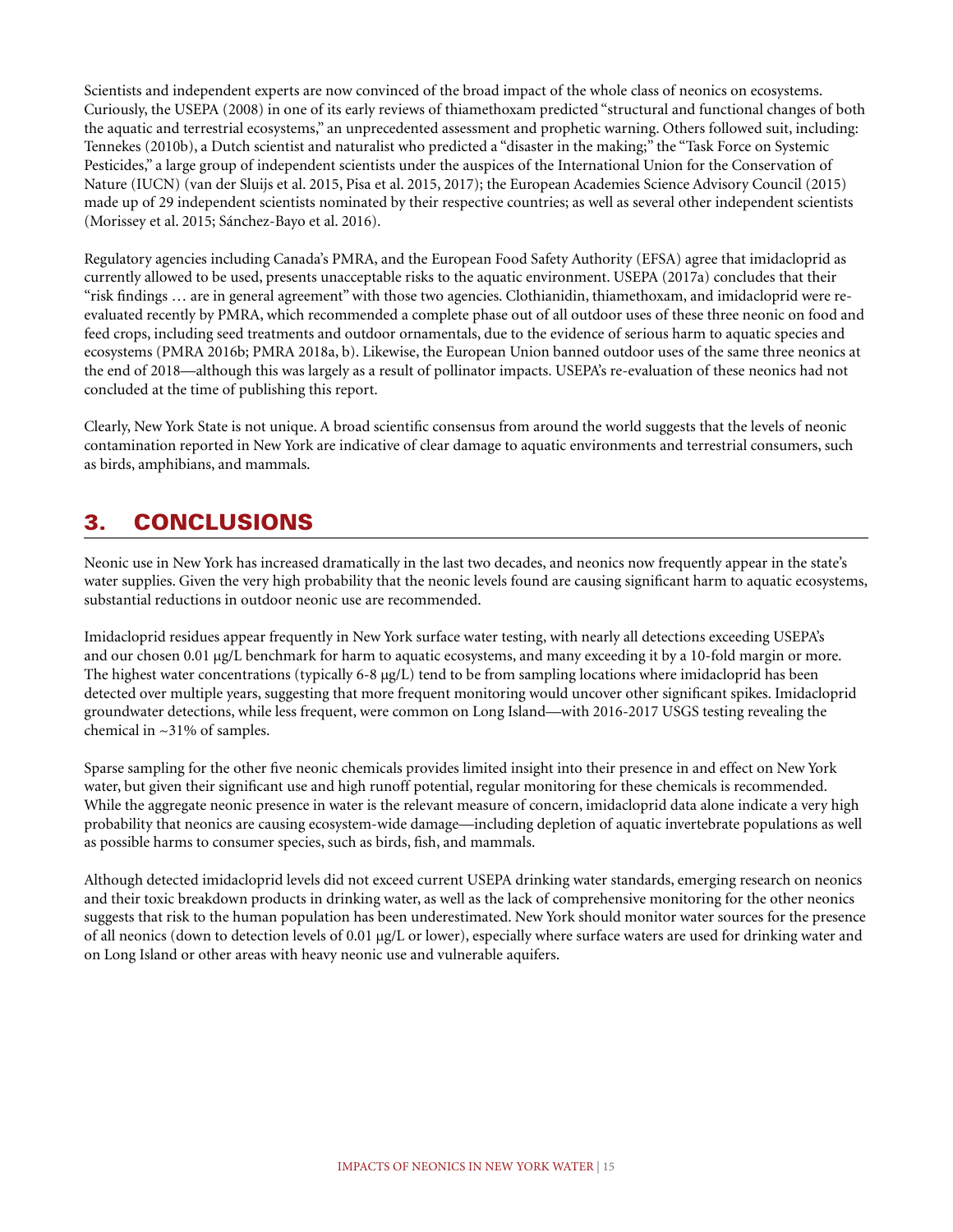### REFERENCES

Anderson, J.C., Dubetz, C., Palace, V.P. 2015. Neonicotinoids in the Canadian aquatic environment: a literature review on current use products with a focus on fate, exposure, and biological effects. Sci Total Environ 505, 409e422.

Bayer Crop Science. 2010. Synergistic insecticide mixtures. United States Patent No.: 7,745,375 B2. Filed by: Andersch, W., Jeschke, P., Thielert, W.

Bayer Crop Science. 2014. Letter by M.A. Cherny, Vice President of Government Relations and Communications to NYSDEC dated 21 October 2004.

Bradford, B. J., Huseth, A. S., Groves, R.L. 2018. Widespread detections of neonicotinoid contaminants in central Wisconsin groundwater. Plosone. [https://doi.org/10.1371/journal.pone.0201753.](https://doi.org/10.1371/journal.pone.0201753)

California EPA. 2018. Memorandum dated 10 April 2018. Evaluation of the potential human health effects from drinking well water containing imidacloprid. Department of Pesticide Regulation, Human Health Assessment Branch. 17 pp.

Carpenter, C.M.G. and Helbling, D.E. 2018. Widespread micropollutant monitoring in the Hudson River estuary reveals spatiotemporal micropollutant clusters and their sources. Environ. Sci. Technol. 2018, 52, 6187−6196.

Chen, W., Hertl, P., Chen, S., and Tierney, D. 2002. A pesticide surface water mobility index and its relationship with concentrations in agricultural drainage watersheds. Environmental Toxicology and Chemistry, Vol. 21, No. 2, pp. 298–308.

European Academies Science Advisory Council. 2015. Ecosystem services, agriculture and neonicotinoids. EASAC policy report 26, April 2015. ISBN: 978-3- 8047-3437-1. This report can be found at [www.easac.eu](http://www.easac.eu).

Goulson, D. 2013. An overview of the environmental risk posed by neonicotinoid insecticides. J Appl Ecol 50, 977e987.

Hallmann, C.A., Foppen, R.P.B., van Turnhout, C.A.M., De Kroon, H., and Jongejans, E. 2014. Declines in insectivorous birds are associated with high neonicotinoid concentrations. Doi:10.1038/nature13531.

Hladik, M.L., and Kolpin, D.W. 2015. First national-scale reconnaissance of neonicotinoid insecticides in streams across the USA. Environ Chem. [Http://dx.doi.org/10.1071/EN15061.](Http://dx.doi.org/10.1071/EN15061)

Hladik, M., Corsi, S., Kolpin, D.W., Cavallin, J. E. 2018. Year-round presence of neonicotinoid insecticides in tributaries to the Great Lakes, USA. Environmental Pollution 235: 1022- 1029. DOI: 10.1016/j.envpol.2018.01.013.

Huseth, A.S. and Groves, R.L. 2013. Environmental fate of neonicotinoids: a potato case study. [Www.soils.wisc.edu/extension/wcmc/2013/pap/Huseth.pdf](http://www.soils.wisc.edu/extension/wcmc/2013/pap/Huseth.pdf)  (accessed February 2013).

Jeschke, P., Nauen, R., Schindler, M., and Elbert, A. 2010. Overview of the status and global strategy for neonicotinoids. J. Agric. Food Chem. 59, 2897–2908.

Klarich, K.L., Pflµg, N.C., Dewald, E.M., Hladik, M.L., Kolpin, D.W., Cwiertny, D.M., and Lefevre, G.H. 2017. Occurrence of neonicotinoid insecticides in finished Drinking water and fate during drinking water treatment. Environ. Sci. Technol. Lett. 4, 168e173.

Klarich Wong, K.L., Webb, D.T., Nagorzanski, M.R., Kolpin, D. W., Hladik, M.L., Cwiertny, D.M., and LeFevre, G.H. 2019. Chlorinated Byproducts of Neonicotinoids and their Metabolites: An Unrecognized Human Exposure Potential? Environ. Sci. Technol. Lett., Just Accepted Manuscript. DOI: 10.1021/acs. estlett.8b00706. Publication Date (Web): 14 Jan 2019.

Main, A.R., Headley, J.V., Peru, K.M., Michel, N.L., Cessna, A.J., Morrissey, C.A. 2014. Widespread use and frequent detection of neonicotinoid insecticides in wetlands of Canada's Prairie Pothole Region. Plos One 9, e92821.

Maltby, L., Blake, N., Brock, T.C.M., Van den Brink, P.J. 2005. Insecticide species sensitivity distributions: importance of test species selection and relevance to aquatic ecosystems. Environmental Toxicology and Chemistry 24: 379-388.

Miles, J.C., Hua, J., Sepulveda, M.S., Krupke, C.H., Hoverman, J.T. 2017. Effects of clothianidin on aquatic communities: Evaluating the impacts of lethal and sublethal exposure to neonicotinoids. Plos ONE 12(3): e0174171. [Https://doi.org/10.1371/journal.pone.0174171](https://doi.org/10.1371/journal.pone.0174171).

Miles, J.C., Hua, J., Sepulveda, M.S., Krupke, C.H., Hoverman, J.T. 2018. Correction: Effects of clothianidin on aquatic communities: Evaluating the impacts of lethal and sublethal exposure to neonicotinoids. PLOS ONE 13, e0194634. <https://doi.org/10.1371/journal.pone.0194634>.

Mineau, P. and Palmer, C. 2013. The impact of the nation's most widely used insecticides on birds. American Bird Conservancy, March 2013. 96 pp.

Mineau, P. and Callaghan, C. 2018. Neonicotinoid insecticides and bats – An assessment of the direct and indirect risks. Canadian Wildlife Federation, December 2018. 83 pp.

Morrissey, C.A., Mineau, P., Devries, J.H., Sanchez-Bayo, F., Liess, M., Cavallaro, M.C., and Liber, K. 2015. Neonicotinoid contamination of global surface waters and associated risk to aquatic invertebrates: A review. Environment International 74: 291-303.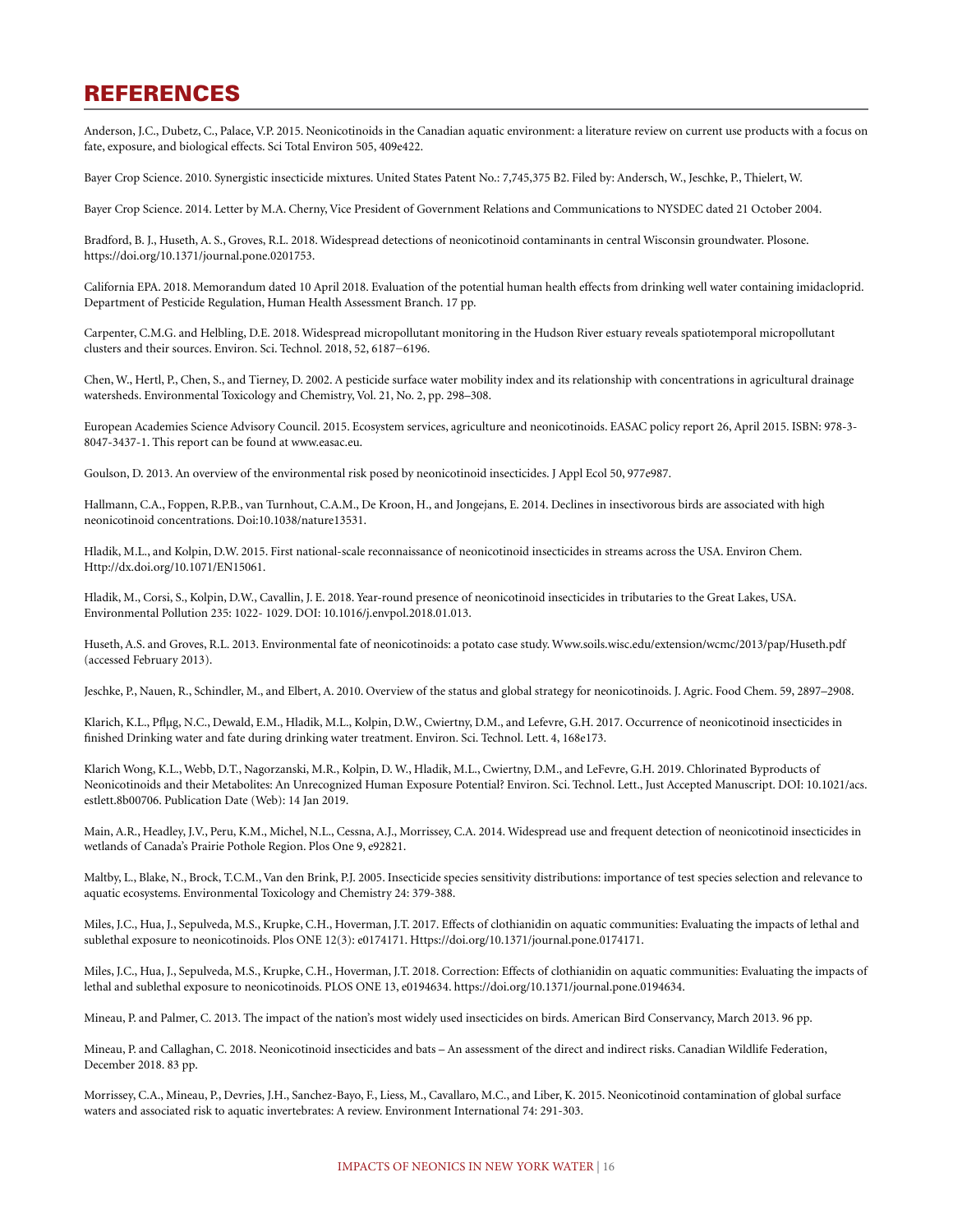National Water Information System (NWIS). 2019. [https://waterdata.usgs.gov/nwis.](https://waterdata.usgs.gov/nwis) Accessed February 2019.

New York State Department of Environmental Conservation (NYSDEC). 2003. Imidacloprid - Status of Imidacloprid in New York State 10/03. Letter from M.P. Serafini, Director of the Bureau of Pesticides Management to Bayer Crop Science dated 3 October 2003.

NYSDEC. 2004. Imidacloprid - Registration of New Imidacloprid Products in New York State as Restricted-Use Products 10/04. Letter from M.P. Serafini, Director of the Bureau of Pesticides Management to Bayer Crop Science dated 29 October 2004.

NYSDEC. 2014. Water quality monitoring data for pesticides on Long Island, NY. Referenced in the NYSDEC Long Island pesticide pollution prevention strategy. Unpublished Report, July 2014. 172 pp.

NYSDEC. 2015. Active Ingredient Data Package. Imidacloprid. Version #4 (May 20, 2015). Long Island Pesticide Pollution Prevention Strategy Active Ingredient Assessment. 72pp.

Nowell, L.H., Patrick, P.W., Schmidt, T.S., Norman, J.E., Nakagaki, N., Shoda, M.E., Mahler, B.J., Van Metre, P.C., Stone, W.W., Sandstrom, M.W., Hladik, M.L. 2017. Complex mixtures of dissolved pesticides show potential aquatic toxicity in a synoptic study of Midwestern U.S. streams. Science of The Total Environment 613–614, 1 February 2018, 1469-1488.

Pisa, L.W., Amaral-Roger, S.V., Belzunces, L.P., Bonmatin, J.M., Downs, C.A., Goulson, D., Kreutzweiser, D.P., Krupke, C., Liess, M.… and others. 2015. Effects of neonicotinoids and fipronil on non-target invertebrates. Environ Sci Pollut Res 22(1): 68–102.

Pisa, L., Goulson, D., Yang, E.C., Gibbons, D., Sánchez-Bayo, F., Mitchell, E., Aebi, A., van der Sluijs, J., Macquarrie, C.J.K., Giorio, C., Long, E.Y., Mcfield, M., Bijleveld van Lexmond, M., Bonmatin, J.M. 2017. An update of the Worldwide Integrated Assessment (WIA) on systemic insecticides. Part 2: Impacts on organisms and ecosystems. Environ Sci Pollut Res. Int. Doi: 10.1007/s11356-017-0341-3.

Pesticide Properties Database (PPDB) 2018.<https://sitem.herts.ac.uk/aeru/ppdb/en/atoz.htm> Accessed January 2018.

Pesticide Sales and Use Reporting (PSUR) 2019.<http://psur.cce.cornell.edu/>. Cornell University Cooperative Extension and New York State Department of Environmental Conservation. Accessed January 2019.

Pest Management Regulatory Agency (PMRA) 2016. Imidacloprid. Proposed Re-evaluation Decision PRVD2016-20. 294 pp.

PMRA 2018a. Special Review of Thiamethoxam Risk to Aquatic Invertebrates: Proposed Decision for Consultation. Proposed Special Review Decision PSRD2018-02. 211pp.

PMRA 2018b. Special Review of Clothianidin Risk to Aquatic Invertebrates: Proposed Decision for Consultation. Proposed Special Review Decision PSRD2018-01. 189 pp.

Pesticide Properties Database (PPDB). 2019.

Sánchez-Bayo, F. 2009. From simple toxicological models to prediction of toxic effects in time. Ecotoxicology 18:343–354.

Sánchez-Bayo, F., Goka, K., Hayasaka, D. 2016. Contamination of the Aquatic Environment with Neonicotinoids and its Implication for Ecosystems. Frontiers in Environmental Science 4. [Https://doi.org/10.3389/fenvs.2016.00071.](Https://doi.org/10.3389/fenvs.2016.00071)

Schaafsma, A., Limay-Rios, V., Baute, T., Smith, J., Xue, Y. 2015. Neonicotinoid insecticide residues in surface water and soil associated with commercial maize (corn) fields in Southwestern Ontario. Plos ONE 10(2): e0118139. Doi:10.1371/journal.pone.0118139.

Secord, A. and Patnode, K. 2018. Pilot Study to Evaluate Neonicotinoid Pesticides in New York and Pennsylvania Streams. Unpublished report. November 2018. 27 pp.

Serafini, M.P. 2007. ARENA 50 WDG Insecticide (EPA Reg. No. 66330-40), CLUTCH 50 WDG Insecticide (EPA Reg. No. 66330-40), CELERO 16 WSG Insecticide (EPA Reg. No. 66330-52), and ARENA 0.5 G Insecticide (EPA Reg. No. 66330-53), Which Contain the New Active Ingredient Clothianidin. New York State Department of Environmental Conservation; Division of Solid & Hazardous Materials Bureau of Pesticides Management; Pesticide Product Registration Section. July 17, 2007. 13 pp.

Shoda, M.E., Nowell, L.H., Stone, W.W., Sandstrom, M.W., and Bexfield, L.M. 2018. Data Analysis Considerations for Pesticides Determined by National Water Quality Laboratory Schedule 2437. USGS Scientific Investigations Report 2018–5007. 459pp [https://doi.org/10.3133/sir20185007.](https://doi.org/10.3133/sir20185007)

Starner, K. and Goh, K.S. 2012. Detections of the neonicotinoid insecticide imidacloprid in surface waters of three agricultural regions of California, USA, 2010-2011. Bull Environ Contam Toxicol 88(3): 316-21.

Stehle, S., Knäbel, A., and Schulz, R. 2013. Probabilistic risk assessment of insecticide concentrations in agricultural surface waters: a critical appraisal. Environ. Monit. Assess 185: 6295-6310.